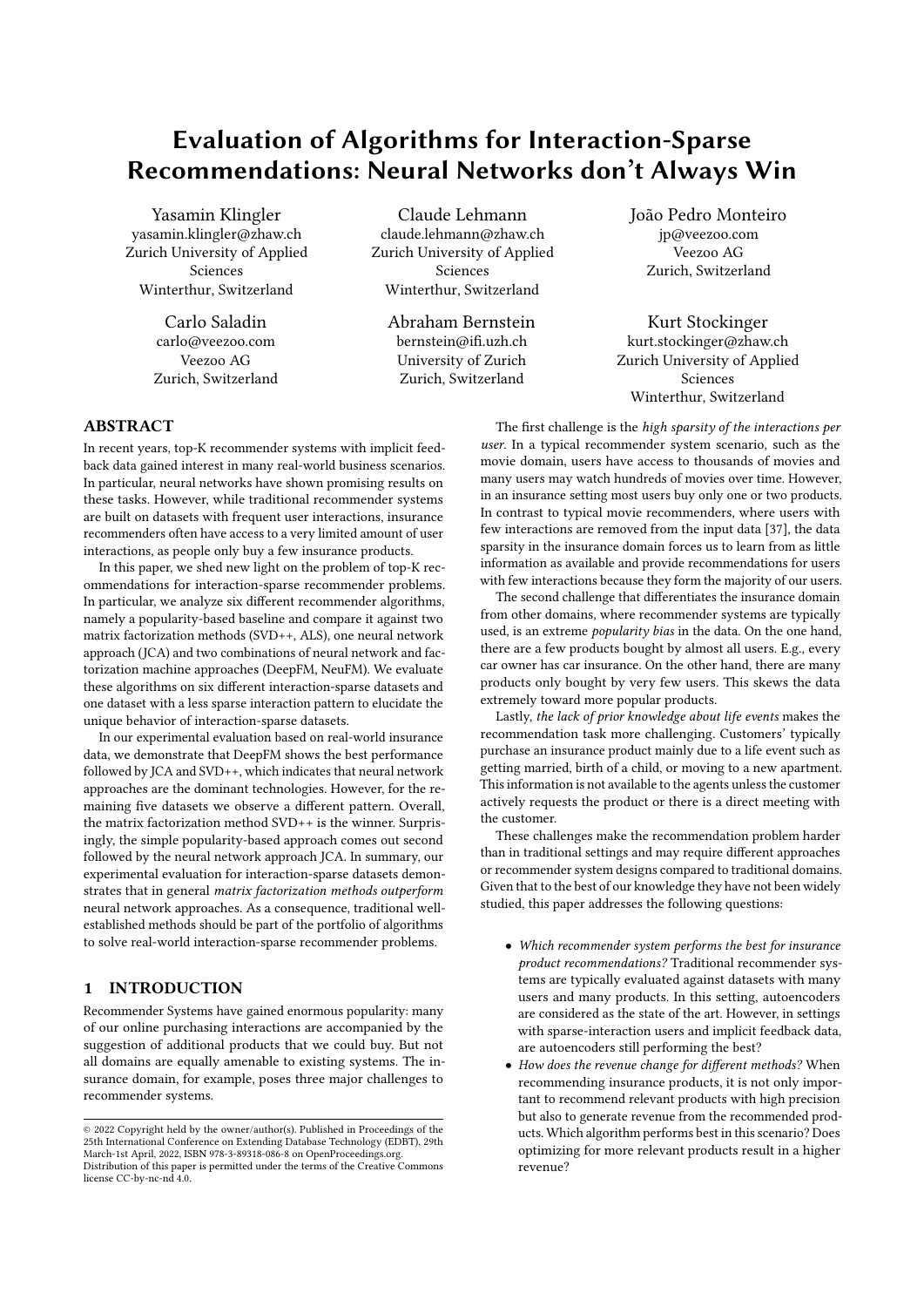In answering these questions, this paper makes the following contributions:

- We shed new light on the problem of recommending top-K insurance products. These kind of recommendations have to rely on implicit feedback with high skewness toward popular products and with sparse user interactions.
- We show that in the setting of insurance data, DeepFM outperforms the existing state of the art method, joint collaborative autoencoder ( $fCA$ ) [\[39\]](#page-11-1), followed by the matrix factorized method SVD++ [\[16\]](#page-11-2).
- We present a new version of the MovieLens 1M dataset, generated by keeping only less than 6 interactions per user. Moreover, we enrich this dataset by adding movie prices extracted from a public API. Consequently, this dataset shows similar characteristics to our real-world insurance dataset.
- We show that for other interaction-sparse datasets matrix factorization methods outperform neural network approaches. Hence, the choice of the best recommender algorithm highly depends on the characteristics of the data as well as on the interaction pattern of the users with the data.
- In summary, neural networks do not always win and wellestablished traditional methods such as matrix-factorization approaches should be taken into account when selecting a mix of promising algorithms for recommender problems.

The rest of this paper is structured as follows. Section [2](#page-1-0) describes existing approaches for implicit feedback product recommendation and insurance recommendation. In Section [3,](#page-1-1) we describe the insurance recommendation setting in more detail. In Section [4,](#page-2-0) we introduce the fve approaches that we use for our evaluation. Section [5.1](#page-4-0) presents the datasets and our experimental results (Section [6\)](#page-6-0). Finally, we conclude and present future work in Section [7.](#page-10-0)

## <span id="page-1-0"></span>2 RELATED WORK

Early recommendation methods have mainly focused on problems where users provide explicit feedback. Explicit feedback is available in many popular datasets such as Netflix prize<sup>[1](#page-1-2)</sup> or MovieLens $^2$  $^2$  [\[11\]](#page-11-3), where ratings on a scale of 1 to 5 are available. These ratings are represented as user-item pairs followed by the corresponding rating. There is a considerable amount of literature for rating prediction tasks on the MovieLens 10M benchmark [\[3](#page-11-4)[–5,](#page-11-5) [8,](#page-11-6) [14,](#page-11-7) [18–](#page-11-8)[20,](#page-11-9) [30,](#page-11-10) [41\]](#page-11-11) and the Netfix prize. Additionally, Rendle [\[27\]](#page-11-12) proposed feature-based factorization machines to extend the rating data with contextual information such as time or latest movie rated to improve the predictions. Among neural networkbased models, AutoRec [\[30\]](#page-11-10) is an autoencoder-based model that outperformed non-neural methods on the rating prediction task.

While previous work has extensively studied explicit feedback, the importance of implicit feedback has gradually increased. This is mainly due to the rise of interest in market place recommender systems. Implicit feedback is automatically collected from users while they interact with marketplaces and is the result of a user's behavior e.g. purchase history or clicks. Leveraging implicit feedback—which is also referred to as One-class [\[7,](#page-11-13) [22,](#page-11-14) [33\]](#page-11-15) or positive-only feedback [\[6,](#page-11-16) [32\]](#page-11-17)—is very relevant in real-world scenarios such as e-commerce systems or insurance platforms. Early work on recommender systems with implicit feedback uses

<span id="page-1-2"></span><sup>1</sup>[https://www.netfixprize.com/](https://www.netflixprize.com/)

a Factorization Machine (FM) with Bayesian Personalized Ranking (BPR) [\[28\]](#page-11-18). BPR uses the positive instances in the data (i.e., purchased) and samples negative instances from missing data (i.e., not purchased).

More recent developments of top-K recommender systems increasingly use neural network architectures. The two most commonly used methods are autoencoder and multi-layer perceptron architectures. Collaborative Denoising Autoencoder (CDAE) [\[36\]](#page-11-19) is a neural-network-based collaborative filtering method. Zhu et al. [\[39\]](#page-11-1) extended CDAE as joint collaborative autoencoder to simultaneously learn from a user-centric view and an itemcentric view of the data. Standard matrix factorization uses the dot product to combine latent user and item features to estimate the user interactions. Neural Collaborative Filtering (NCF) [\[13\]](#page-11-20) generalizes matrix factorization by replacing the dot product by a trainable multi-layer perceptron (MLP).

Several researchers have addressed insurance recommender systems. Preliminary work by Qazi et al. [\[24\]](#page-11-21) used Bayesian networks, which were further extended in [\[25\]](#page-11-22). More recent studies [\[2,](#page-11-23) [17\]](#page-11-24) tackled low frequency interactions in the insurance domain. Bi et al. [\[2\]](#page-11-23) utilized cross-domain mechanisms to deal with cold start users in the insurance domain. Lesange et al. [\[17\]](#page-11-24) used XGBoost to build an up-selling system for car insurances. However, none of these approaches present an in-depth analysis of the private insurance data in comparison to other public datasets.

# <span id="page-1-1"></span>3 CASE STUDY: INSURANCE RECOMMENDATION

While many of the characteristics of e-commerce and multimedia recommendation datasets (such as the MovieLens dataset) are similar to insurance recommendation dataset, there exist two main differences: a lack of customer analytics for traditional insurance companies and the low number of direct interactions between customers (users) and an insurance company's products (items). In e-commerce and multimedia, it is not unusual to have tens, hundreds, and sometimes even thousands of interactions through the browsing behavior of customers. For traditional insurance companies, interactions basically only exist when a new policy is sold, adjusted, or canceled.

These points of contact are rare and (predominantly for private customers) occur at key moments in their life: Moving the apartment, getting married, or when having children. This changes market structures to a setting that economists call "viscous demand" [\[26\]](#page-11-25). Business customers, on the other hand, typically own more policies than private customers, as a large group of people or companies have to be covered for a large number of eventualities. Hence, it is harder to pinpoint the particular key moment when to offer certain insurance policies for business customers.

Furthermore, information about the customers is not only rare, but generally out of date. While it is relatively easy to track users on an e-commerce platform and gather information through linking accounts with various social media platforms or through analyzing their browsing behavior, it is much harder in the case of insurances. To address this gap, insurance companies are trying to move their customers to their own dedicated mobile applications, aiming to increase engagement and interact on a more regular basis.

<span id="page-1-3"></span><sup>2</sup><https://grouplens.org/datasets/movielens/>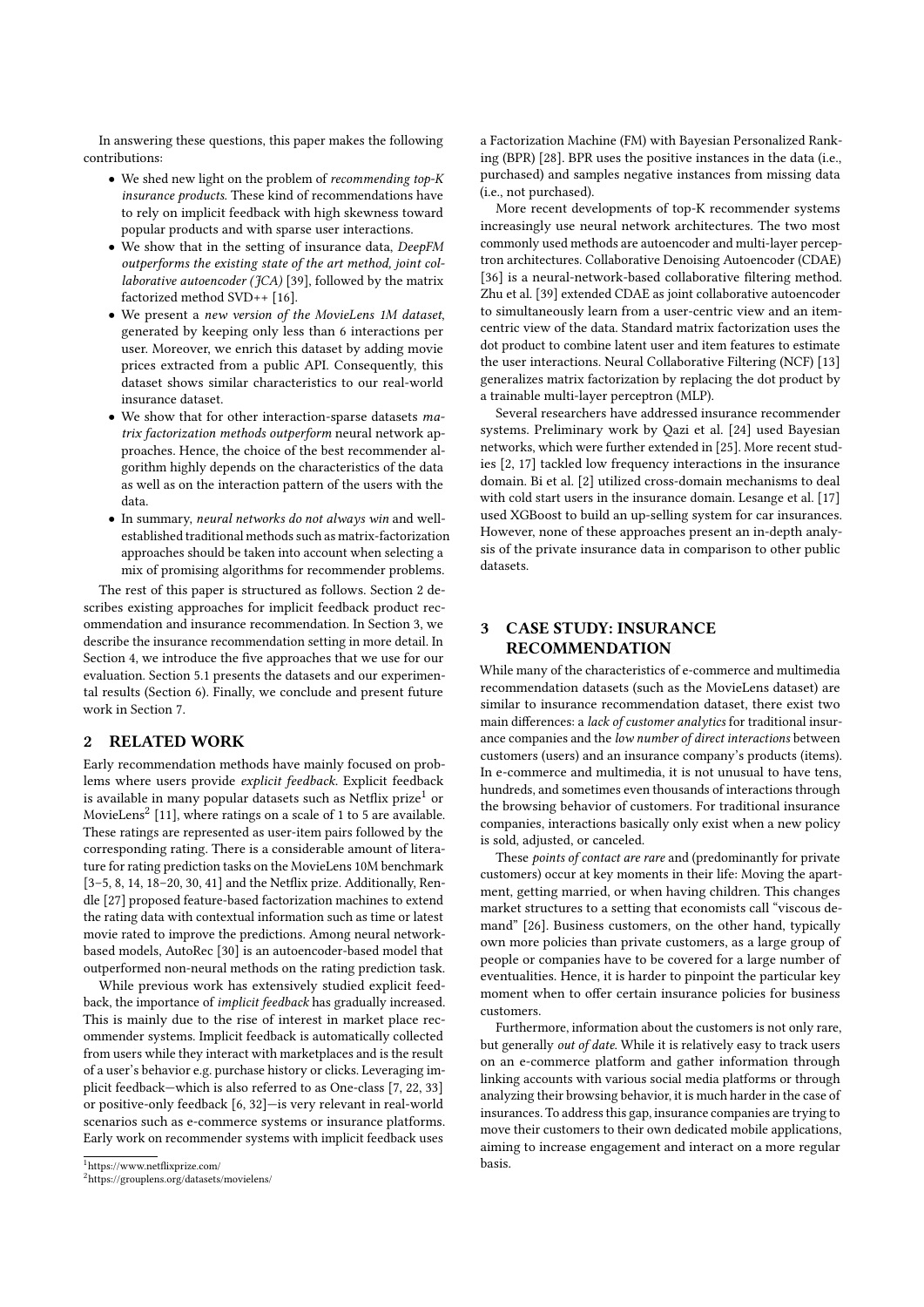Additionally, insurance sales is of course more complex than just recommending products. An opportunity for selling insurances is the up-selling of an already existing policy. By ofering additional coverages, or a more ftting policy entirely, insurance companies are able to increase customer retention and proft from free word-of-mouth marketing. This poses another interesting problem for recommender systems, where the recommendation is more structured with each product consisting of multiple coverages. However, a detailed discussion about up-selling is out of scope for this paper.

# 3.1 Data Characteristics

In insurance recommender systems, previous purchases of customers are the implicit feedback that refects the customers' preferences. With this implicit data, we can assume that the product bought by the customer can be interpreted as positive feedback or an interest.

<span id="page-2-1"></span>

Figure 1: Implicit ratings in an insurance dataset where  $u$ refers to users and  $i$  to items.

Figure [1](#page-2-1) represents the user-item matrix of a typical insurance dataset. The left side shows the purchases made by users, indicated by a plus sign. All other user-item pairs are marked with question marks. Question marks indicate either a missing or a negative rating. I.e., we have two diferent categories of missing information. The right side shows the user-item matrix of the same data where we assign the value 0 for both categories of missing information. If an item was bought, we assign the value 1. Because users in general only interact with a small subset of all available items, this user-item matrix is very sparse.

Another characteristic of insurance datasets is their dimensionality. While the number of users is typically large, i.e. several hundred thousands or millions of users, the number of products is typically relatively small, i.e., a few hundreds. Common benchmark datasets for recommendation tasks, in contrast, have thousands of products. Moreover, a large number of users typically buy only one or two products such as household or car insurance. Only a small number of users buy ten or more products. This creates a very sparse dataset, which is furthermore very strongly dominated by the most popular products, while the majority of products are in the long tail of rarely bought products. This is even more the case than in typical long-tail distributions. A detailed comparison of the insurance dataset with all other datasets used for our evaluation is given in Section [5.1.](#page-4-0)

Taking these data characteristics into account is important for the design of recommender systems. In particular, the designer of the recommender system should be cautious about a popularity bias in the system. Although recommending the most popular products may already achieve a reasonable result in the insurance recommendation setting, we expect our model to learn the long tail products as well, and recommend them where necessary.

## 3.2 Recommender System Design Goals

Our aim is to design a supporting system for sales representatives of an insurance company. This allows the representative to query potential products for a specifc customer. While the recommender system does not have access to information discussed in a sales call, the representative can use his or her expertise to further select the most relevant products among the presented recommendations. On the one hand, this process makes the recommendation task more challenging, because we cannot get any immediate feedback from the end user of the system, in this case the customer. On the other hand, it is beneficial because the recommendations are evaluated by domain experts before they are conveyed to the customers. It is important to note that the goal is not to replace sales representatives, but to supplement their work with objective recommendations.

# <span id="page-2-0"></span>4 METHODOLOGY

In this section, we present fve main approaches for the implicit top-K recommendation setting that we later use for our evaluation of interaction-sparse recommendations.

First, we present a simple popularity-based baseline for comparison. Second, we describe SVD++ as a matrix factorization method, which performs an optimized version of the Singular Value Decomposition (SVD). Third, we follow SVD++ with another matrix factorization method, Alternating Least Squares (ALS), a fast and efficient matrix factorization method. Fourth and ffth, we describe two methods — DeepFM and NCF — that combine matrix factorization with neural networks. Finally, we discuss Joint Collaborative Autoencoder (JCA), which is considered as the state-of-the-art recommender algorithm for implicit datasets [\[40\]](#page-11-26).

We formally present N users as  $U = \{u_1, ..., u_N\}$  and M items as  $I = \{i_1, ..., i_M\}$ . We refer to the one-hot encoded user features of a user  $U$  as  $UF$  and the one-hot encoded item features of the item  $I$  as  $IF$ . In our case the actual users of the recommender system are the sales representatives of the insurance company, while the recommender system's data describes the insured private or corporate customers. We refer to user and customer interchangeably throughout this paper and explicitly refer to the sales representative when needed.

The interaction between users and items is defned by a purchase history, which we define as the set  $S \subseteq U \times I$ . This set can be encoded as a matrix in  $R^{N \times M}$  where an element  $s_{nm}$  is 1 iff  $(u_n, i_m) \in S$  (i.e., user  $u_n$  purchased item  $i_m$ ) and is otherwise 0. This means the cases where no rating is available or the user is not interested in that particular item are both encoded in the same way and thus the system is unable to diferentiate between the two.

## 4.1 Popularity-Based Baseline

To compare the performance of our algorithms against a simple baseline, we use the *popularity-based* recommendation as a baseline. This non-personalized approach recommends the most popular items to every user under the condition that the user does not already have the product. We defne the popularity of any given product by the number of occurrences in the purchase or rating history of the given dataset.

#### 4.2 Singular Value Decomposition

The singular value decomposition (SVD) is a very useful transformation in linear algebra to dissect a matrix into a product of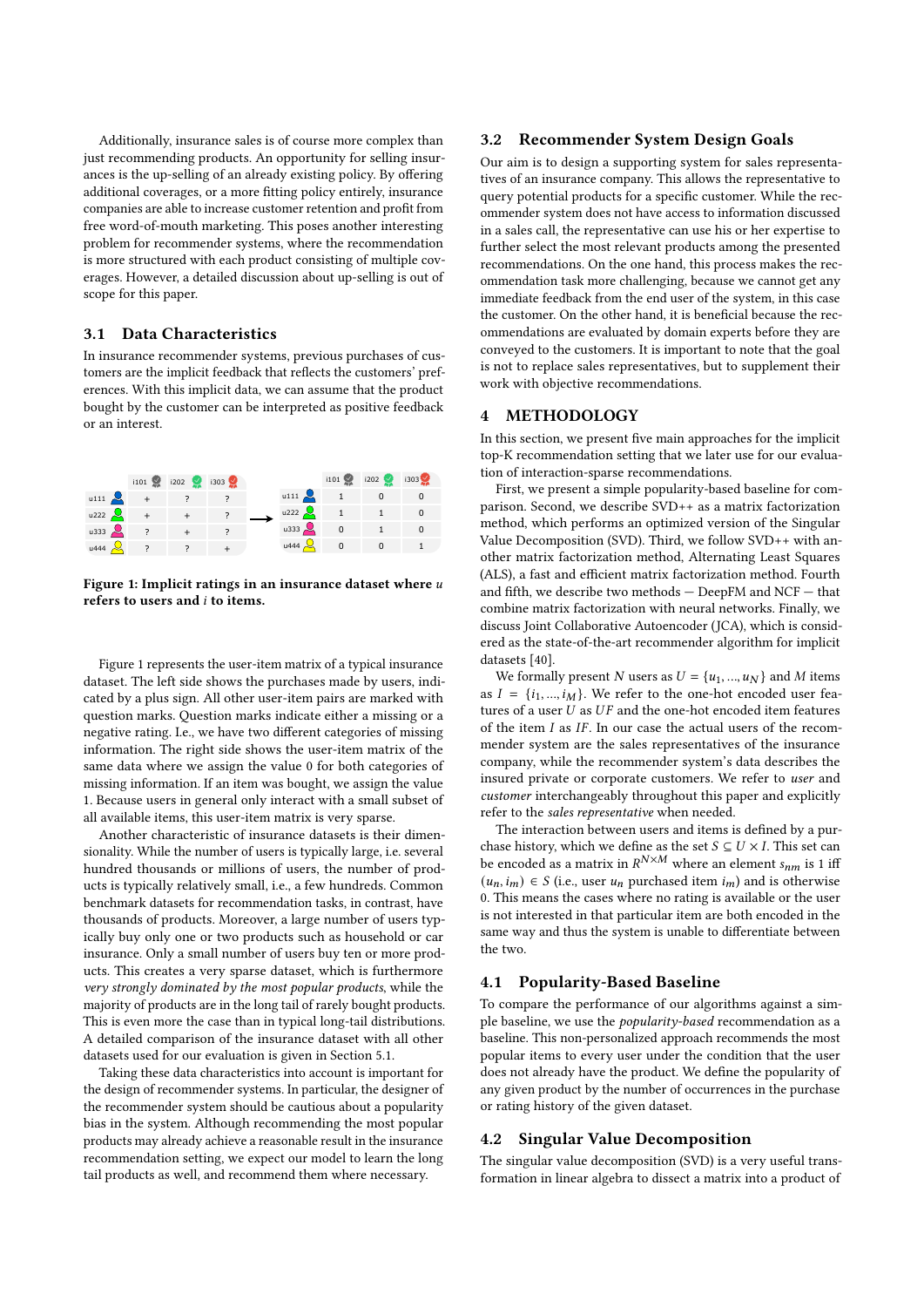three matrices, each with useful mathematical properties. The SVD [\[31\]](#page-11-27) (and also the extension SVD++ [\[16\]](#page-11-2)) methods make use of this idea of decomposing the user-item matrix into two matrices that describe the factors infuencing just the users and just items, respectively. SVD is generally used in explicit datasets, whereas SVD++ also incorporates the implicit feedback.

<span id="page-3-0"></span>
$$
\widehat{r}_{ui} = b_{ui} + q_i^T \left( p_u + |N(u)|^{-\frac{1}{2}} \sum_{j \in N(u)} y_j \right) \tag{1}
$$

Equation [1](#page-3-0) shows how recommendations are generated.  $\hat{r}_{ui}$ is the predicted rating for user  $u$  and item  $i$ . It is calculated by adding the baseline estimate  $b_{ui}$  (a sum of the mean rating, the user bias and item bias) to the implicit factor inside the large parentheses multiplied by  $q_i^T$ , the item factor for item *i*.  $p_u$  is a vector of user factors of the explicit ratings, while the sum  $|N(u)|^{-\frac{1}{2}}\sum_{j\in N(u)}y_j$  represents the implicit ratings.  $N(u)$  is the set of all items with implicit feedback from user u.  $y_i$  is another item factor for item i. When using purely implicit feedback, negative sampling should be used for the explicit aspects of SVD++ to function. For a detailed description on SVDs, we refer the interested reader to [\[9\]](#page-11-28).

## 4.3 Alternating Least Squares

Alternating Least Squares (ALS) [\[12\]](#page-11-29) follows the same matrix factorization route as  $SVD++$ . The user-item matrix  $R$  is decomposed into two matrices  $U$  and  $V$ , such that  $R \approx U^{\bar T} V$ . Individual rating predictions  $r_{ui}$  are generated by multiplying the user's component vector of  $U$  with

<span id="page-3-1"></span>
$$
\min_{U,V} \sum_{\{i,j \mid r_{i,j} \neq 0\}} (r_{i,j} - u_i^T v_j)^2 + \lambda \left( \sum_i n_{u_i} ||u_i||^2 + \sum_j n_{v_j} ||v_j||^2 \right)
$$
\n(2)

Equation [2](#page-3-1) shows the function to be minimized in generating  $U$ and  $\bar{V}$ , taking the difference between the known rating  $r_{i,j}$  and the predicted rating  $u_i^T v_j$ . The regularization term is parametrized by  $\lambda$ .  $n_{u_i}$  denotes the number of items user *i* interacted with and  $n_{v_i}$  is the number of users that have interacted with item j.

While gradient descent could be used to solve the Equation [2,](#page-3-1) research has shown that it is inefficient and slow. Instead, the matrices  $U$  and  $V$  are optimized in an alternating process, hence the name. In each update step, one matrix is fxed at its current value and the other is optimized, then the roles are reversed. This has been shown to transform the objective into a convex function.

## 4.4 DeepFM

DeepFM [\[10\]](#page-11-30) is a factorization machine architecture, originally introduced for click-through rate prediction. The goal of DeepFM is to bring together the successful architectures of factorization machines with deep neural networks. Figure [2](#page-3-2) shows an overview of the DeepFM architecture. The factorization machine (FM) component on the left half of the fgure represents a typical factorization machine. The deep component on the right half uses a feed-forward architecture to train higher order feature interactions. A prediction is calculated by applying the sigmoid function to the sum of both components' output.

<span id="page-3-2"></span>

Figure 2: Illustration of the DeepFM architecture.

## 4.5 Neural Collaborative Filtering

Neural Collaborative Filtering (NCF) [\[13\]](#page-11-20) is a framework, which models interactions in multiple layers. The feature vectors of both users and items are given to an embedding layer, which turns the one-hot encoded identifcation vectors into the latent user and item vectors. These latent vectors are passed through multiple layers where latent structures in the interactions are to be learned.

$$
\widehat{r}_{ui} = f(u, v) \tag{3}
$$

<span id="page-3-4"></span><span id="page-3-3"></span>

Figure 3: Illustration of the neural matrix factorization architecture (NeuMF) as an implementation of NCF.

In classical matrix factorization, a prediction  $\hat{r}_{ui}$  is generated as shown in Equation [3,](#page-3-3) where  $f$  represents the dot product and the latent user and item vectors are  $u$  and  $v$ , respectively. The authors show one implementation of NCF (termed as generalized matrix factorization, GMF) that, when using a linear kernel, their NCF framework can be understood as a special case of matrix factorization. Another implementation uses the nonlinearity of a multi-layer perceptron (MLP) as a general function approximator to learn the similarity function  $f$  instead of applying the dot product. Finally, they introduce a fusion of both GMF and MLP implementations of their framework as neural matrix factorization (NeuMF). Figure [3](#page-3-4) shows the GMF component on the left and the MLP component on the right side. Unlike in DeepFM, both components learn their individual embedding vectors for fexibility and act independently of each other. Only in the fnal NeuMF layer are the components concatenated to produce the predicted rating. For our experiments, we will use the NeuMF implementation.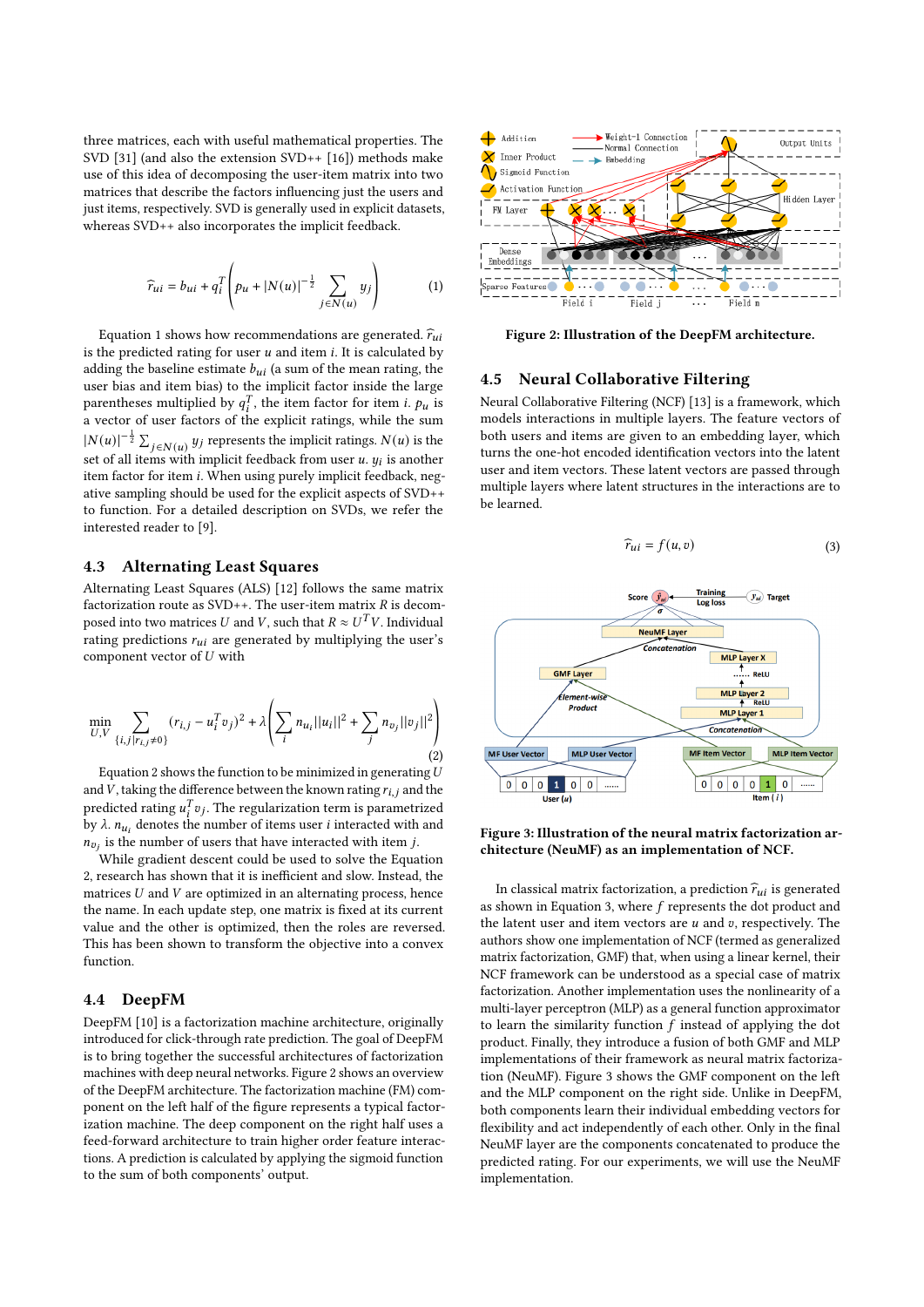#### 4.6 Joint Collaborative Autoencoder

4.6.1 Base model. An autoencoder (AE) is a class of unsupervised neural networks that attempts to reconstruct the input data in the output layer while learning a lower-dimensional feature representation of the unlabeled data. The autoencoder architecture that we describe in this section is called Joint Collaborative Autoencoder (JCA) that provides top-K recommendation [\[39\]](#page-11-1).

<span id="page-4-1"></span>

Figure 4: Illustration of a joint collaborative autoencoder. Left: User-based rating matrix. Right: Item-based rating matrix. Finally, user-based and item-based matrices are combined for calculating recommendations.

The architecture of JCA consists of two encoder-decoder neural networks (see Figure [4\)](#page-4-1) with one hidden layer of 160 neurons in both encoder-decoder networks (the same confguration as used by the original authors). The neural network on the left side of Figure [4](#page-4-1) receives the *user-based* rating matrix  $R$  as input, where the rows of the matrix correspond to the users and the columns correspond to the items. The neural network on the right side receives the *item-based* rating matrix  $R^T$  as input. This means that the former neural network will handle each user separately, while the latter will handle each item separately. In order to calculate the rating matrix that is used for recommendations, the output of both neural networks is averaged.

The JCA model is formulated as follows:

$$
\hat{R} = \frac{1}{2} [\sigma(\sigma(RV^{U} + b_1^{U})W^{U} + b_2^{U}) + \sigma(\sigma((R^{T}V^{I} + b_1^{I})W^{I} + b_2^{I})^{T})]
$$
\n(4)

where  $\hat{R}$  is the predicted rating matrix and  $R$  is the input rating matrix.  $V^U$  and  $V^I$  are the model weights of the user and item component in the first layer.  $W^U$  and  $\overset{\circ}{W^I}$  are the model weights of the user and item component in the second layer. Moreover,  $b_1^U$  $_1^U$  and  $b_2^U$  $\frac{U}{2}$  are the biases of the user component in the first and second layers, respectively.  $b_1^l$  $\frac{I}{1}$  and  $b^1$  $\frac{1}{2}$  are the biases of the item components in the first and second layers. Finally,  $\sigma$  refers to the sigmoid activation function.

The model minimizes a pairwise hinge loss defned in Equation [5.](#page-4-2)

<span id="page-4-2"></span>
$$
\mathcal{L}(\theta) = \sum_{u \in U} \sum_{\substack{i \in S_u^+ \\ i' \in S_u^-}} max(0, \hat{r}_{u,i'} - \hat{r}_{u,i} + d) + \frac{\lambda}{2} ||\theta||_F^2
$$
 (5)

Here,  $\hat{r}_{u,i}$  refers to the predicted ratings for user u and item *i*. The item *i* ranges over items with a positive feedback,  $S_u^+$  = { $i \in I$  | ( $u, i$ ) ∈  $S$ }, while the item  $i'$  ranges over items without positive feedback,  $S_{\mathbf{u}}^- = \{i \in I \mid (u,i) \notin S\}$ .  $\lambda$  and  $\theta$  present the

L2-norm regularization term and all the model parameters, respectively. Finally,  $d$  is the allowed margin between positive and negative samples and  $\left\| . \right\|_F$  is the Frobenius norm.

## 5 EXPERIMENTS

In this section we describe the datasets and our experimental setup. Note that to enable the reproducibility of our experiments, our code is available on Github<sup>[3](#page-4-3)</sup>. All datasets with the exception of the proprietary insurance dataset are publicly available.

#### <span id="page-4-0"></span>5.1 Datasets

For our experiments we use a private insurance dataset, the publicly available MovieLens dataset, the Youchoose dataset from the RecSys Challenge 2015, and the publicly available Retailrocket dataset. Their characteristics are as follows:

Insurance dataset. The core dataset of this paper is our insurance dataset (see Table [1\)](#page-5-0), whose challenges we discussed previously in Section [3.](#page-1-1) The dataset contains several hundred thousand users, a few hundred items, and about 1 million user interactions resulting in a density below 1% (i.e. less than 1% of possible interactions appear in the dataset). A unique characteristic of the insurance dataset is the number of interactions per user and per item. The number of interactions per user is never more than 20, and users on average only interact with 1 to 3 items, with most users having only a single item. Also, the number of interactions per item ranges between a handful to a few hundred thousand. I.e., the most popular item is bought by a few hundred thousand users while the least popular items are bought by only a handful of users.

The user data in this dataset contains the policies bought by the users as well as the users' demographic features. These demographic features are age range, gender, marital status, whether the user is a company or a private customer, and the industry in which the user is active. For privacy reasons, we cannot give more details about the dataset.

MovieLens1M. We use the popular MovieLens1M dataset [\[11\]](#page-11-3). We choose this dataset over other versions of the MovieLens dataset and E-commerce datasets because the number of interactions and the number of products are more similar to our insurance dataset. Since the original version of the dataset does not contain any price value for the movies, we used a public API to enrich the dataset with movie prices. The enriched movie prices range from 2\$ to 20\$ and are approximately normally distributed around the 10\$.

Since we want to solve an implicit feedback task, we consider the data points with ratings  $\geq 4$  as positive feedback. Data points with a rating below 4 are discarded. Hence, we transform the dataset into one with implicit feedback, making it impossible to diferentiate between negative feedback and missing feedback – which is also an important characteristic of the insurance dataset. Moreover, this approach is also used by the authors in [\[15,](#page-11-31) [38,](#page-11-32) [39\]](#page-11-1).

Recent related work focused on recommending items that have been rated by at least 6 diferent users, discarding all users who rated less than 6 items [\[39\]](#page-11-1). However, in order to reconstruct the insurance setting, where people buy typically few insurance policies, with the MovieLens dataset, we analyze two diferent subsets of the MovieLens datasets. MovieLens1M-Min6 contains users that have rated at least 6 movies and movies that were rated by at least 6 users – as done in previous work. It contains

<span id="page-4-3"></span><sup>3</sup><https://github.com/edualc/InsuranceRecommender>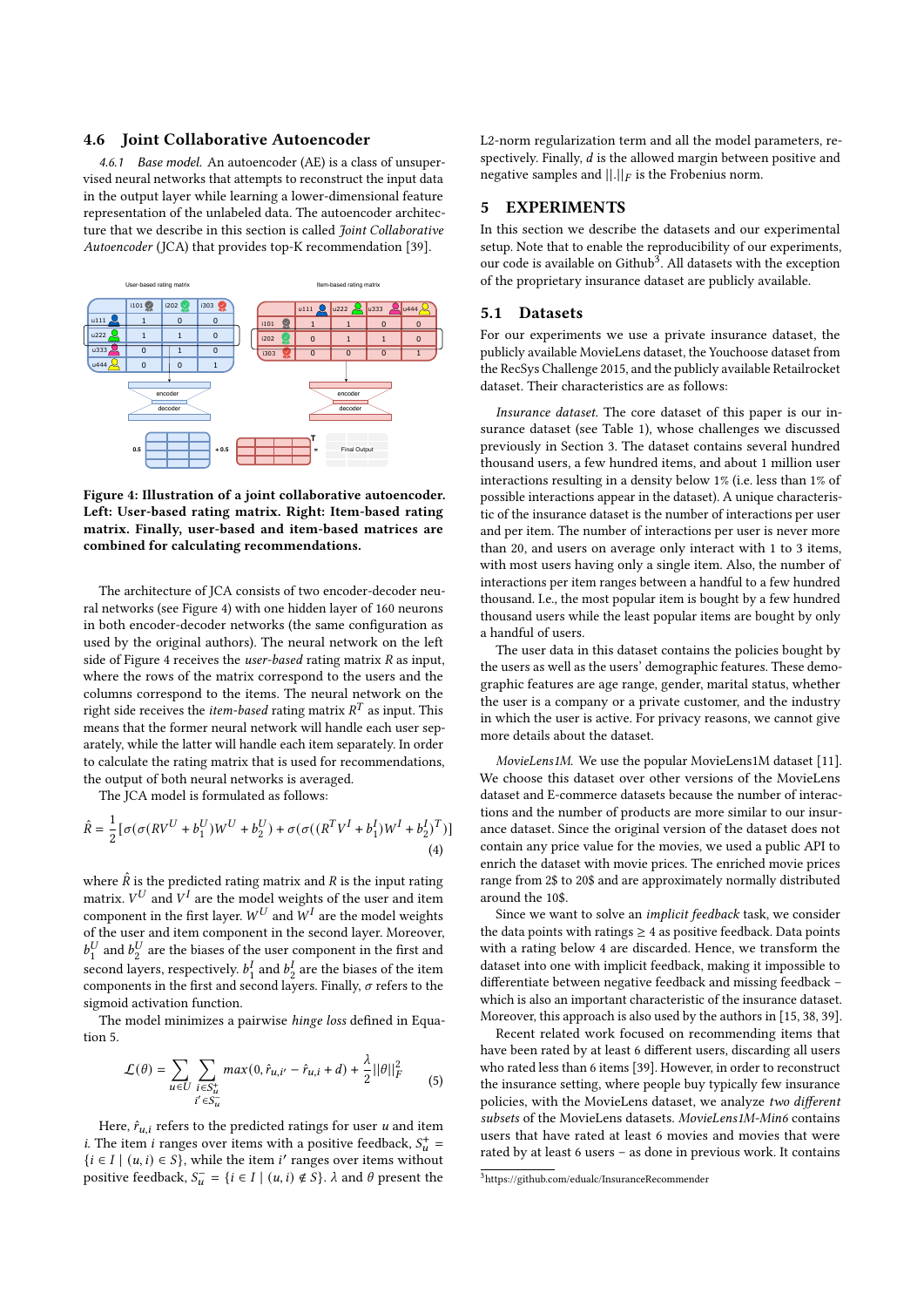Dataset User Selection # Users # Items # Interactions Density [%] Skewness User/Item Ratio Insurance All 100k-1,000k 100-1,000 ∼1,000,000 <1.00 ∼10.00 ∼1000 : 1  $\text{MovieLensI} \text{M-Max5}$   $\leq 5 \text{ interactions}$   $\leq 5 \text{ interactions}$   $\leq 6.038$   $\leq 2.771$   $\leq 30.179$   $\leq 18.361$   $\leq 3.61$   $\leq 2.18:1$ MovieLens1M-Max5-New ≤ 5 interactions (newest)  $\begin{array}{cccc} 6,038 & 2,771 & 30,179 & 0.18 & 3.61 & 2,18:1 \\ 6,038 & 2.493 & 30.179 & 0.20 & 9.92 & 2.42:1 \end{array}$  $\leq$  5 interactions (oldest) 6,038 2,493 30,179 0.20 9.92  $Movielens1M-Min6 \geq 6$  interactions  $\geq 6$  interactions  $6,027$   $3,062$   $574,026$   $3.11$   $3.65$   $1,97:1$ Retailrocket All 11,719 12,025 21,270 0.02 19.97 0,97 : 1 Yoochoose All 509,696 19,949 1,049,817 0.01 17.75 25,55 : 1 Yoochoose-Small 5% of all interactions  $\begin{array}{|l} 49,670 & 7,369 \end{array}$  52,491 0.01 11.96 6,74 : 1

<span id="page-5-0"></span>Table 1: General statistics of the different datasets. Skewness is measured as the Fisher-Pearson coefficient.

## Table 2: Interaction statistics for the diferent datasets.

<span id="page-5-1"></span>

|                      |                                | Interactions p. User |         |       |      |           | Interactions p. Item | Cold Start (10-fold CV) |                          |  |
|----------------------|--------------------------------|----------------------|---------|-------|------|-----------|----------------------|-------------------------|--------------------------|--|
| Dataset              | User Selection                 | Min                  | Avg     | Max   | Min  | Avg       | Max                  | Users [%]               | Items $\lceil \% \rceil$ |  |
| Insurance            | All                            |                      | $1 - 3$ | ~120  | 1-10 | $1 - 10k$ | 100k-1.000k          | ${\sim}50.00$           | < 1.00                   |  |
| MovieLens1M-Max5-Old | $\leq$ 5 interactions (oldest) |                      | 4.99    | 5.    |      | 12.11     | 831                  | 0.00                    | 5.28                     |  |
| MovieLens1M-Min6     | $> 6$ interactions             |                      | 95.24   | 1.415 |      | 187.47    | 2,853                | 0.00                    | 0.00                     |  |
| Retailrocket         | All                            |                      | 1.82    | 532   |      | 1.77      | 129                  | 61.94                   | 45.58                    |  |
| Yoochoose            | All                            |                      | 2.06    | 53    |      | 52.63     | 12,440               | 28.91                   | 5.09                     |  |
| Yoochoose-Small      | 5% of all interactions         |                      | 1.06    | 5.    |      | 7.14      | 635                  | 90.42                   | 12.89                    |  |

6,027 users and 3,062 items with a total of 574,026 interactions resulting in a density of 3.11. As presented in Table [2,](#page-5-1) one user interacts on average with 95 items and the maximum number of rated movies by one user is 1,415.

The majority of users in the MovieLens dataset consume 6 or more items and there is only a very small number of users with 5 or fewer items – 11 users to be precise. Specifcally, the MovieLens1M-Max5 dataset contains users that have rated at most 5 movies (see Table [2\)](#page-5-1) resulting in only 39 interactions. As this is not a sufficient amount of data to sensibly train a model. Hence, we instead selected up to 5 interactions from all users, choosing either the newest or oldest 5 interactions. These two variants of the MovieLens1M-Max5 dataset are shown with the suffixes -New (as MovieLens1M-Max5-New) and -Old (as MovieLens1M-Max5-Old), respectively.

For our experiments, we selected the MovieLens1M-Max5-Old and MovieLens1M-Min6. We believe MovieLens1M-Max5-Old refects the interaction-sparse feature of the insurance dataset quite well.

All MovieLens-derived datasets have user features such as age range, gender, and occupation.

Retailrocket. We also use Retailrocket [\[29\]](#page-11-33), another publicly available e-commerce dataset. It contains many diferent types of interactions, named as view, addtocart and transaction. We chose to only include the *transaction* interaction, as these signals represent a stronger interest than viewing an item. Furthermore, the transactions more closely resemble our real-world insurance dataset. Tables [1](#page-5-0) and [2](#page-5-1) show the detailed characteristics of the dataset. Retailrocket contains the fewest number of interactions across all datasets and is the most skewed. While users have an average of 1.82 interactions, the most active user has 532 interactions (2.5% of the whole dataset). Furthermore, the total number of users and items is roughly equal, at 11,719 and 12,025, respectively.

Yoochoose. This dataset was used in the RecSys Challenge 2015 [\[1\]](#page-11-34) and contains implicit data about sessions in an e-commerce webshop. Data points are collected for individual clicks, as well

as purchases. Unlike other datasets, interactions are grouped by session and not by user. Users will have multiple sessions over time, but only the session ids are available for identifcation. No additional user or item features are present.

As Table [2](#page-5-1) shows, the Yoochoose dataset contains by far the largest number of items, is very sparsely populated and highly skewed. With an average of 2.06 interactions per user and 19,949 items to choose from, it is very challenging to generate predictions. Moreover, the total number of users strongly dominates the number of items at a ratio of 25,55:1 with over half a million of users. Note that this dataset does not contain any demographic features associated with sessions.

Yoochoose-Small. Given the disproportionally large number of interactions of the Youchoose dataset compared to the Movie-Lens and Retailrocket, we also ran the experiments on a smaller subset containing only 5% of the interactions. It was derived by randomly subsampling the interactions. As a result the number of Youchoose interactions are comparable with the insurance and the Youchoose-small interactions with the other datasets.

Comparison of the insurance dataset and MovieLens1M. Figure [5](#page-6-1) shows the distribution of item interactions both for the insurance dataset as well as for the full MovieLens1M dataset. We can observe that the distribution of the insurance dataset is signifcantly more skewed than the distribution of the MovieLens1M dataset. When calculating the Fisher-Pearson coefficient [\[23,](#page-11-35) [42\]](#page-11-36) of skewness, the MovieLens1M dataset has a coefficient of 3.65, while the insurance dataset's coefficient is three times its size, namely [1](#page-5-0)0.03 (see Table 1 for the coefficients of all datasets). This coefficient measures the difference between a given distribution and the normal distribution. In a normally distributed dataset, this coefficient is zero.

While we are unable to give concrete numbers for how often each product was bought for the insurance dataset due to privacy concerns, we can see that the majority of users in the insurance dataset have bought a small number of very popular products. On the other hand, a large number of insurance products are located in the long tail and thus are bought by only a few users. We also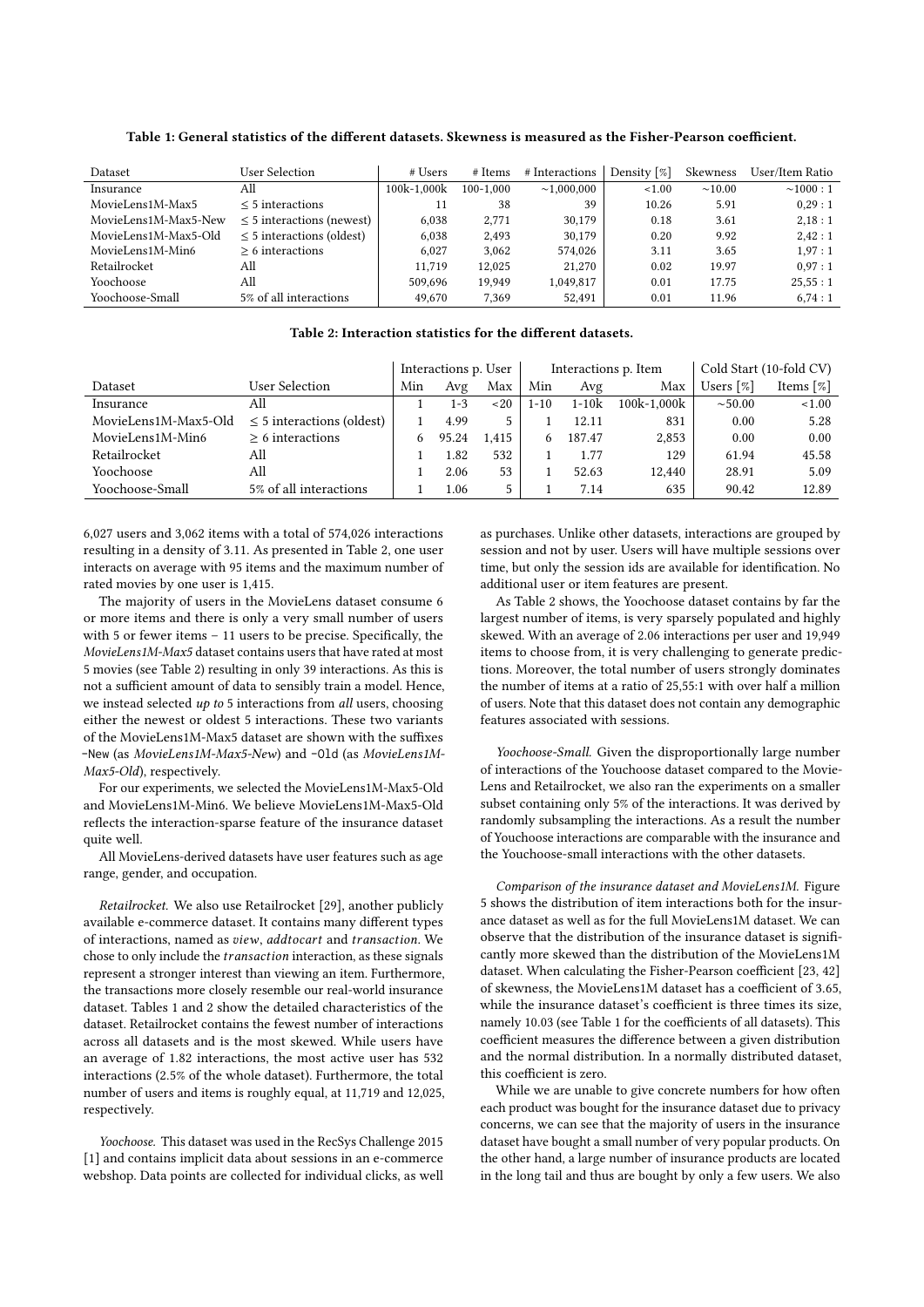note that the skewness of the MovieLens1M-Max5-Old dataset is very similar to the skewness of the insurance datasets. Hence, we use the MovieLens1M-Max5-Old dataset in our experiments to study interaction-sparse recommendations.

<span id="page-6-1"></span>

Figure 5: Distribution of item interactions for the insurance and MovieLens1M datasets. Axis scale information is removed for privacy reasons.

## 5.2 Training and Test Data Generation

The input for our algorithms is based on the user-item-matrix generated from all the data points in the respective dataset, where each row represents the sales history of a user and each column represents the users that bought a given product. We use 10% of our data as the test set for evaluation, whereas the remaining 90% of data is used to train the diferent algorithms used in this paper. The train and test datasets are generated over a 10-fold cross validation for each of the datasets.

## 5.3 Evaluation

5.3.1 Evaluation Metrics. We use three ranking-based metrics for evaluating our algorithms: F1@K, Normalized Discounted Cumulative Gain or NDCG@K [\[34\]](#page-11-37), and Revenue@K. Specifcally, we frst take the top-K recommendations as well as the top-K ground truth values for each individual user. Next, we calculate the  $metrics@K$  for each individual user, where metrics is one of the evaluation scores and @K indicates that it is calculated with the top-K results. Finally, we average the metrics among the users.

The Discounted Cumulative Gain at K (DCG@K) is defined as:

$$
DCG@K = \sum_{k=1}^{K} \frac{2^{\mathbb{I}[r(k)\in I_{GT}]}-1}{\log_2(k+1)}
$$
(6)

where  $r(k)$  is the recommended product at rank k,  $I_{GT}$  is the item in the ground truth and I[.] is the indicator function.

We can now defne Normalized Discounted Cumulative Gain at  $K$  (NDCG@K) as:

$$
NDCG@K = \frac{DCG}{IDCG}
$$
 (7)

where the DCG is calculated for the recommended products and IDCG is the ideal DCG, calculated from the ground truth.

Finally, the Revenue at  $K$  is defined as:

$$
Revenue@K = \sum_{n \in N} \sum_{\substack{r \in recon@K(n) \land \\ r \in GroundTruth(n)}} Price(r) \tag{8}
$$

with *Price* referring to the price of the product at rank k.

5.3.2 Hyper-Parameter Optimization. For each of the methods, we tuned the hyper-parameters using a subset of the training data. We applied the algorithms for 20 iterations to fnd a suitable set of parameters, optimizing for the NDCG@1. Finally, we applied the selected parameters to each algorithm and reported the results after a fxed number of iterations suitable for each method and dataset.

The popularity baseline is without hyperparameters. For the remaining methods, we performed a grid search for various parameters such as batch size, learning rate and regularization parameters. The default parameters used can be taken from the Github repository<sup>[4](#page-6-2)</sup>. Deviations from the default parameters are listed below. Both SVD++ and ALS use 256 factors on the insurance dataset and both Yoochoose and Yoochoose-Small, 64 on Retailrocket and 16 on the MovieLens datasets. In addition, SVD++ uses 0.001 as its regularization parameter for all datasets. DeepFM's embedding sizes are 32 for Insurance, Yoochoose and Yoochoose-Small, 16 for Retailrocket and 8 for both MovieLens datasets. The learning rate was set to  $1e - 4$  for Yoochoose and Yoochoose-Small, 3e − 4 otherwise. NeuMF's embedding sizes are 256 for Yoochoose, 64 for Retailrocket and 16 for all other datasets. The learning rates used for JCA experiments are  $5e - 5$  for the insurance dataset,  $1e − 2$  for MovieLens1M-Min6,  $1e − 3$  for both MoviveLens1M-Max5-Old and Retailrocket and finally,  $1e - 4$ for Yoochoose-small dataset. We used  $1e - 3$  as regularization parameter and 160 neurons in the hidden layer. Lastly, the batch size for both Movielens datasets, as well as Yoochoose-small is 8, 192, 1, 500 for the insurance dataset, and the sizes of the full dataset for Retailrocket.

5.3.3 Statistical Significance Test. After evaluating our results on the explained metrics for 10 fold cross-validation, we used the non-parametric Wilcoxon Signed Rank Test [\[35\]](#page-11-38) to verify if the diferences between the results are statistically signifcant. We perform the tests for each of the reported metrics for all the algorithms and datasets used in this paper.

5.3.4 Deployment in Veezoo. The experiments in this paper were conducted in isolation, that means outside of Veezoo's code base. However, these models have been deployed in Veezoo's platform<sup>[5](#page-6-3)</sup> since 2020. Sales representatives of insurance companies are able to ask the system and generate recommendations. In combination with other machine learning approaches, Veezoo was able to measure a 20% increase in premium and a 94% decrease in time-to-answer for their insurance customers.

# <span id="page-6-0"></span>6 RESULTS AND DISCUSSIONS

In this section, we analyze the performance of the popularitybaseline method, SVD++, ALS, DeepFM, NeuMF and JCA for top-K recommendations on implicit feedback. For all algorithms we report F1@K, NDCG@K, and Revenue@K. We evaluate the methods initially on the insurance dataset. Afterwards we present the results on the MovieLens1M-Min6 dataset, as previously done by Zhu et al. [\[39\]](#page-11-1). Next, we generalize the characteristics of the insurance dataset by using the MovieLens1M-Max5-Old dataset. For additional insights, we further evaluate all algorithms on the Retailrocket, Yoochoose-Small and Yoochoose datasets.

<span id="page-6-2"></span><sup>4</sup><https://github.com/edualc/InsuranceRecommender>

<span id="page-6-3"></span><sup>5</sup><https://www.veezoo.com/insurance/>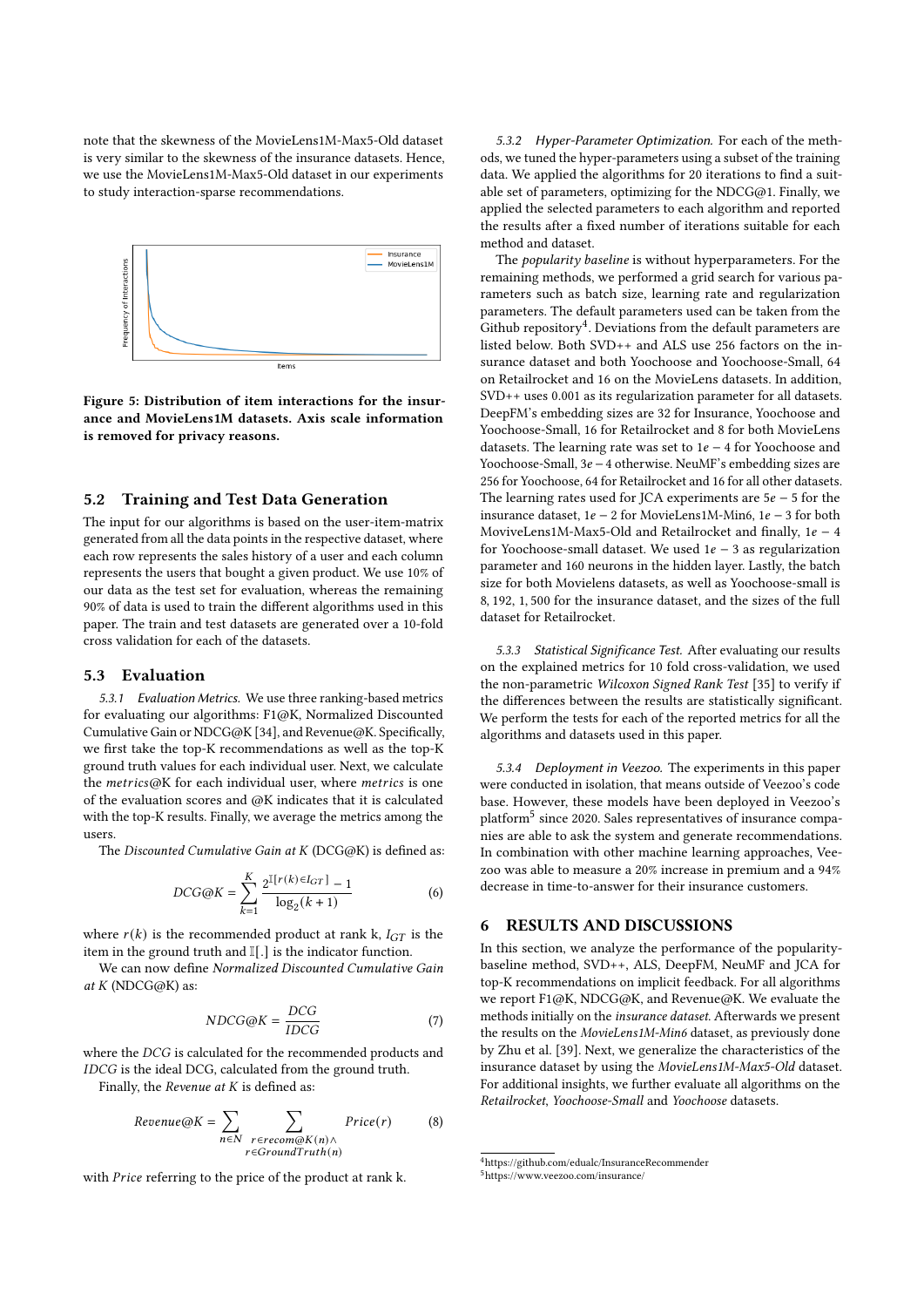#### Table 3: Performance of recommender methods on insurance dataset (average of 10 runs).

<span id="page-7-0"></span>

|              | @1                  |                     |                        | @2                  |                     |                     | @3                  |                     |                    | @4                  |                     |                     | @5                  |                     |                    |
|--------------|---------------------|---------------------|------------------------|---------------------|---------------------|---------------------|---------------------|---------------------|--------------------|---------------------|---------------------|---------------------|---------------------|---------------------|--------------------|
| Method       |                     | <b>NDCG</b>         | Revenue                |                     | <b>NDCG</b>         | Revenue             | F1                  | <b>NDCG</b>         | Revenue            | F1                  | <b>NDCG</b>         | Revenue             |                     | <b>NDCG</b>         | Revenue            |
| Popularity   | 0.3233              | $^{\times}0.3306$ . | $^{\bullet}$ 26.05M    | $^{\bullet}$ 0.3300 | $^{\bullet}$ 0.4242 | •52.36M             | $^{\bullet}$ 0.2722 | $^{\bullet}0.4468$  | • 57.75M           | $^{\bullet}$ 0.2432 | $^{\bullet}$ 0.4733 | $\bullet$ 64.64 $M$ | $^{\bullet}$ 0.2170 | $^{\bullet}$ 0.4892 | $^{\bullet}69.09M$ |
| $SVD++$      | $x_{0.3329}$        | $x_{0.3405}$        | $\times$ 30.22M        | $^{\bullet}0.3362$  | $+0.4334$           | 56.61M              | $^{\bullet}0.2822$  | $^{\bullet}0.4609$  | •66.54M            | $^{\bullet}0.2413$  | $^{\bullet}0.4764$  | $^{\bullet}71.01M$  | $^{\bullet}0.2166$  | $^{\bullet}$ 0.4936 | •79.84M            |
| ALS          | $^{\bullet}$ 0.1880 | $^{\bullet}$ 0.1924 | $^{\bullet}$ 23.33M    | $^{\bullet}$ 0.1647 | $^{\bullet}$ 0.2210 | $^{\bullet}32.52M$  | $^{\bullet}$ 0.1324 | $^{\bullet}$ 0.2288 | $^{\bullet}35.50M$ | $^{\bullet}$ 0.1115 | $^{\bullet}$ 0.2342 | $^{\bullet}37.92M$  | $^{\bullet}0.0965$  | $^{\bullet}$ 0.2380 | •41.16M            |
| DeepFM       | 0.3370              | 0.3438              | 30.95M                 | 0.3500              | 0.4482              | $\times$ 56.05M     | 0.2953              | 0.4788              | $+64.30M$          | 0.2603              | 0.5035              | •71.90M             | 0.2352              | 0.5240              | •78.20M            |
| <b>NeuMF</b> | $^{\bullet}$ 0.2995 | $^{\bullet}$ 0.3067 | $+26.61M$              | $^{\bullet}$ 0.3147 | $^{\bullet}$ 0.4011 | $^{\bullet}$ 52.03M | $^{\bullet}$ 0.2707 | $^{\bullet}$ 0.4337 | $\bullet$ 62.96M   | $^{\bullet}$ 0.2420 | $^{\bullet}0.4601$  | $^{\bullet}73.28M$  | $^{\bullet}$ 0.2164 | $^{\bullet}$ 0.4765 | $\bullet$ 80.56M   |
| JCA          | $x_{0.3246}$        | $\times$ 0.3320     | $^{\bullet}$ 26.61 $M$ | $^{\bullet}$ 0.3346 | $x_{0.4289}$        | $+55.60M$           | $^{\bullet}0.2826$  | $^{\bullet}0.4581$  | 69.59M             | $x_{0.2543}$        | $+0.4873$           | 81.81M              | $^{\bullet}0.2214$  | $^{\bullet}$ 0.4976 | 86.79M             |

The results of the best performing method for every metric (column) is highlighted with **bold** font. We compare the results statistically with the best performing using the Wilcoxian Signed Rank test to ascertain that the difference is statistically significant, where \* indicates significance at p<0.1, + at p<0.05, and \* at p<0.01 as well as × indicates not signifcant.

<span id="page-7-1"></span>Table 4: Performance of recommender methods on MovieLens1M-Max5-Old with users having  $\leq$  5 products chosen from their oldest ratings.

|            |                     | @1                  |                     |                     | @2                 |                     |                     | @3                  |                     |                    | @4                  |                     |                    | @5                 |                     |
|------------|---------------------|---------------------|---------------------|---------------------|--------------------|---------------------|---------------------|---------------------|---------------------|--------------------|---------------------|---------------------|--------------------|--------------------|---------------------|
| Method     |                     | <b>NDCG</b>         | Revenue             |                     | <b>NDCG</b>        | Revenue             |                     | <b>NDCG</b>         | Revenue             |                    | <b>NDCG</b>         | Revenue             | F1                 | <b>NDCG</b>        | Revenue             |
| Popularity | 0.0324              | 0.0359              | 1.623               | 0.0400              | 0.0469             | $^{\bullet}2.232$   | 0.0415              | 0.0567              | $^{\times}$ 3.111   | 0.0428             | 0.0656              | $^{\times}3.550$    | 0.0417             | 0.0718             | $^{\bullet}$ 4, 121 |
| $SVD++$    | $^{\times}$ 0.0305  | $x_{0.0337}$        | $^{\bullet}$ 1, 243 | $^{\times}0.0383$   | $x_{0.0448}$       | $^{\bullet}$ 2, 161 | $x_{0.0408}$        | $x_{0.0551}$        | $^{\bullet}$ 2, 938 | $x_{0.0417}$       | $x_{0.0637}$        | $^{\times}3,653$    | $x_{0.0420}$       | $x_{0.0710}$       | $^{\times}$ 4.293   |
| ALS        | $^{\bullet}0.0224$  | $^{\bullet}0.0248$  | •580                | $^{\bullet}0.0248$  | $^{\bullet}0.0300$ | •970                | $^{\bullet}0.0256$  | $^{\bullet}0.0359$  | $^{\bullet}1.331$   | $^{\bullet}0.0255$ | $^{\bullet}0.0406$  | $^{\bullet}1,674$   | $^{\bullet}0.0255$ | $^{\bullet}0.0449$ | $^{\bullet}2,031$   |
| DeepFM     | $^{\bullet}0.0202$  | $^{\bullet}$ 0.0243 | $^{\bullet}$ 840    | $^{\bullet}$ 0.0256 | $^{\bullet}0.0284$ | $^{\bullet}$ 1.541  | $^{\bullet}$ 0.0269 | $^{\bullet}$ 0.0359 | $^{\bullet}$ 2, 078 | $^{\bullet}0.0266$ | $^{\bullet}0.0425$  | $^{\bullet}$ 2, 595 | $^{\bullet}0.0260$ | $^{\bullet}0.0476$ | $^{\bullet}3,019$   |
| NeuMF      | $^{\bullet}$ 0.0171 | $^{\bullet}0.0202$  | $^{\bullet}$ 531    | $^{\bullet}0.0213$  | $^{\bullet}0.0236$ | $^{\bullet}1.092$   | $^{\bullet}0.0244$  | $^{\bullet}$ 0.0317 | 1.755               | $^{\bullet}0.0248$ | $^{\bullet}$ 0.0387 | $^{\bullet}$ 2, 142 | $^{\bullet}0.0255$ | $^{\bullet}0.0440$ | $^{\bullet}$ 2, 540 |
| JCA        | $^{\bullet}0.0242$  | $^{\bullet}0.0266$  | $^{\bullet}868$     | $^{\bullet}0.0307$  | $^{\bullet}0.0358$ | •1,597              | $^{\bullet}0.0324$  | $^{\bullet}0.0438$  | $^{\bullet}2,224$   | $^{\bullet}0.0329$ | $^{\bullet}0.0502$  | $^{\bullet}$ 2, 776 | $^{\bullet}0.0327$ | $^{\bullet}0.0556$ | $^{\bullet}3,279$   |
|            |                     |                     | $\sim$              | ___                 |                    |                     |                     | $\sim$              |                     | $\sim$ $\sim$      | .                   | .                   |                    |                    |                     |

<span id="page-7-2"></span><sup>∗</sup>p<0.1; <sup>+</sup>p<0.05; •p<0.01; × not signifcant. The p-values are reported from the comparison of the winner algorithm with all other algorithms.

#### Table 5: Performance of recommender methods on *MovieLens1M-Min6* with users having  $\geq 6$  products.

| @2<br>@1           |                     |                      | @3                  |                     |                      | @4                  |                     |                      | @5                 |                     |                      |                     |                     |                      |
|--------------------|---------------------|----------------------|---------------------|---------------------|----------------------|---------------------|---------------------|----------------------|--------------------|---------------------|----------------------|---------------------|---------------------|----------------------|
|                    | <b>NDCG</b>         | Revenue              |                     | <b>NDCG</b>         | Revenue              | F1                  | NDCG                | Revenue              | F1                 | NDCG                | Revenue              | F1                  | <b>NDCG</b>         | Revenue              |
| 0.0253             | $^{\bullet}$ 0.1147 | $^{\bullet}7.799$    | $^{\bullet}$ 0.0428 | $^{\bullet}$ 0.1125 | $^{\bullet}$ 16,803  | $^{\bullet}0.0509$  | $^{\bullet}$ 0.1059 | $^{\bullet}$ 22, 188 | $^{\bullet}0.0588$ | $^{\bullet}$ 0.1035 | $^{\bullet}$ 27, 236 | $^{\bullet}$ 0.0654 | $^{\bullet}$ 0.1024 | $^{\bullet}32.049$   |
| $^{\bullet}0.0253$ | $^{\bullet}$ 0.1153 | $^{\bullet}7.837$    | $^{\bullet}0.0429$  | $^{\bullet}$ 0.1128 | $^{\bullet}$ 16, 756 | $^{\bullet}0.0510$  | $^{\bullet}$ 0.1063 | $^{\bullet}$ 22, 145 | $^{\bullet}0.0590$ | $^{\bullet}$ 0.1040 | $^{\bullet}$ 27, 266 | $^{\bullet}$ 0.0656 | $^{\bullet}$ 0.1029 | $^{\bullet}32,220$   |
| 0.0632             | $^{\bullet}$ 0.2625 | $^{\bullet}$ 17, 492 | 0.0971              | $^{\bullet}$ 0.2401 | $^{\bullet}30.299$   | 0.1188              | $^{\bullet}$ 0.2286 | $^{\bullet}$ 41, 304 | 0.1334             | $^{\bullet}$ 0.2217 | $^{\bullet}50.942$   | $^{\bullet}$ 0.1434 | $^{\bullet}$ 0.2174 | $^{\bullet}59.505$   |
| $^{\bullet}0.0243$ | $^{\bullet}$ 0.1611 | $^{\bullet}10.677$   | $^{\bullet}0.0465$  | $^{\bullet}$ 0.1449 | $^{\bullet}$ 19,084  | $^{\bullet}0.0615$  | $^{\bullet}0.1380$  | $^{\bullet}$ 26, 290 | $^{\bullet}0.0726$ | $^{\bullet}$ 0.1336 | •32.771              | $^{\bullet}0.0811$  | $^{\bullet}$ 0.1317 | $^{\bullet}38.878$   |
| $^{\bullet}0.0262$ | $^{\bullet}$ 0.1675 | $^{\bullet}$ 11, 215 | $^{\bullet}0.0493$  | $^{\bullet}$ 0.1507 | $^{\bullet}$ 19, 927 | $^{\bullet}0.0661$  | 0.1438              | 27, 613              | $^{\bullet}0.0774$ | $^{\bullet}$ 0.1398 | $^{\bullet}34,392$   | $^{\bullet}$ 0.0856 | $^{\bullet}$ 0.1372 | $^{\bullet}$ 40, 503 |
| $^{\bullet}0.0508$ | 0.3414              | 23,012               | $^{\bullet}0.0857$  | 0.3219              | 42,354               | $^{\bullet}$ 0.1123 | 0.3088              | 59,596               | $x_{0.1326}$       | 0.2997              | 75.259               | 0.1487              | 0.2933              | 89,892               |
|                    |                     |                      |                     |                     |                      |                     |                     |                      |                    |                     |                      |                     |                     |                      |

<sup>∗</sup>p<0.1; <sup>+</sup>p<0.05; •p<0.01; × not signifcant. The p-values are reported from the comparison of the winner algorithm with all other algorithms.

# 6.1 Evaluation of Metrics F1@K, NDCG@K, and Revenue@K

Table [3](#page-7-0) presents the performance of the six methods on the insurance dataset. The results are reported for top-k, where  $k \in$ {1, ..., 5}. The best method on the insurance dataset is DeepFM, closely followed by JCA, SVD++ and the popularity baseline. Note that DeepFM is only outclassed in performance by SVD++ in terms of Revenue@2 and by JCA in Revenue@3 and higher. The popularity-based method produces competitive predictions, about 5% behind DeepFM's F1 and NDCG scores. It is able to exploit the large number of cold start users for a low number of products in a heavily skewed dataset. NeuMF is even further behind at 10 to 15% compared to DeepFM. However, ALS struggles to reach even half the performance of DeepFM, indicating that it is unable to utilize the popularity bias of this dataset.

The evaluation on the MovieLens1M-Max5-Old dataset generalizes the insurance recommendation results. It can be seen from Table [4](#page-7-1) that in the sparse-interaction setting where, on average, users have 5 interactions, the popularity-based method and SVD++ perform best. The signifcance tests show that these two methods have almost identical performance. JCA's performance is about 25% behind SVD++ and the popularity-based method in terms of F1-score and revenue. ALS, DeepFM and NeuMF fall within the same signifcance range at about 40% behind. However, in this triplet of methods, DeepFM consistently outperforms its peers in terms of revenue and matches the revenue of JCA.

Table [5](#page-7-2) shows the results for the MovieLens1M-Min6 dataset. In contrast to the insurance dataset, where users had few products,

the evaluation is carried out on users with 6 or more interactions. In this particular setting, JCA achieves the best result for a majority of all reported metrics. We also note that ALS performs best for  $F1@1$  up to  $F1@4$ . While ALS is lower in terms of precision compared to JCA, it recommends a more diverse set of items and achieves a comparatively much higher recall. The popularity-based method and SVD++, the top methods on the previous iteration of MovieLens, perform here on the same level as DeepFM and NeuMF at 40% of ALS and JCA's F1-score. For the NDCG however, they perform even below DeepFM and NeuMF at 30%.

As Table [5](#page-7-2) demonstrates, the more products we recommend, the easier it becomes to suggest a correct product and to achieve a higher F1-score. One reason is the high number of products in the ground truth of the users. For instance, in Table [2](#page-5-1) we can see that the average number of interactions per user is 95.24. However, correctly ranking recommendations by relevance is a harder problem and NDCG decreases even for the strongly performing JCA as the number of recommendations increases.

On the Retailrocket dataset, no pricing information is available. Thus, we are unable to provide results for Revenue@k. The overall performance of all methods hovers just below 1% for F1@k and NDCG@k (see Table [6\)](#page-8-0). We also notice that for F1@1 and ND-CDG@1 ALS performs best. For higher values of k, however, the popularity-based method shows the best results, though these are not strictly signifcant results when comparing the diferent methods. Among the neural network based methods, JCA is able to generate comparatively competitive predictions, but both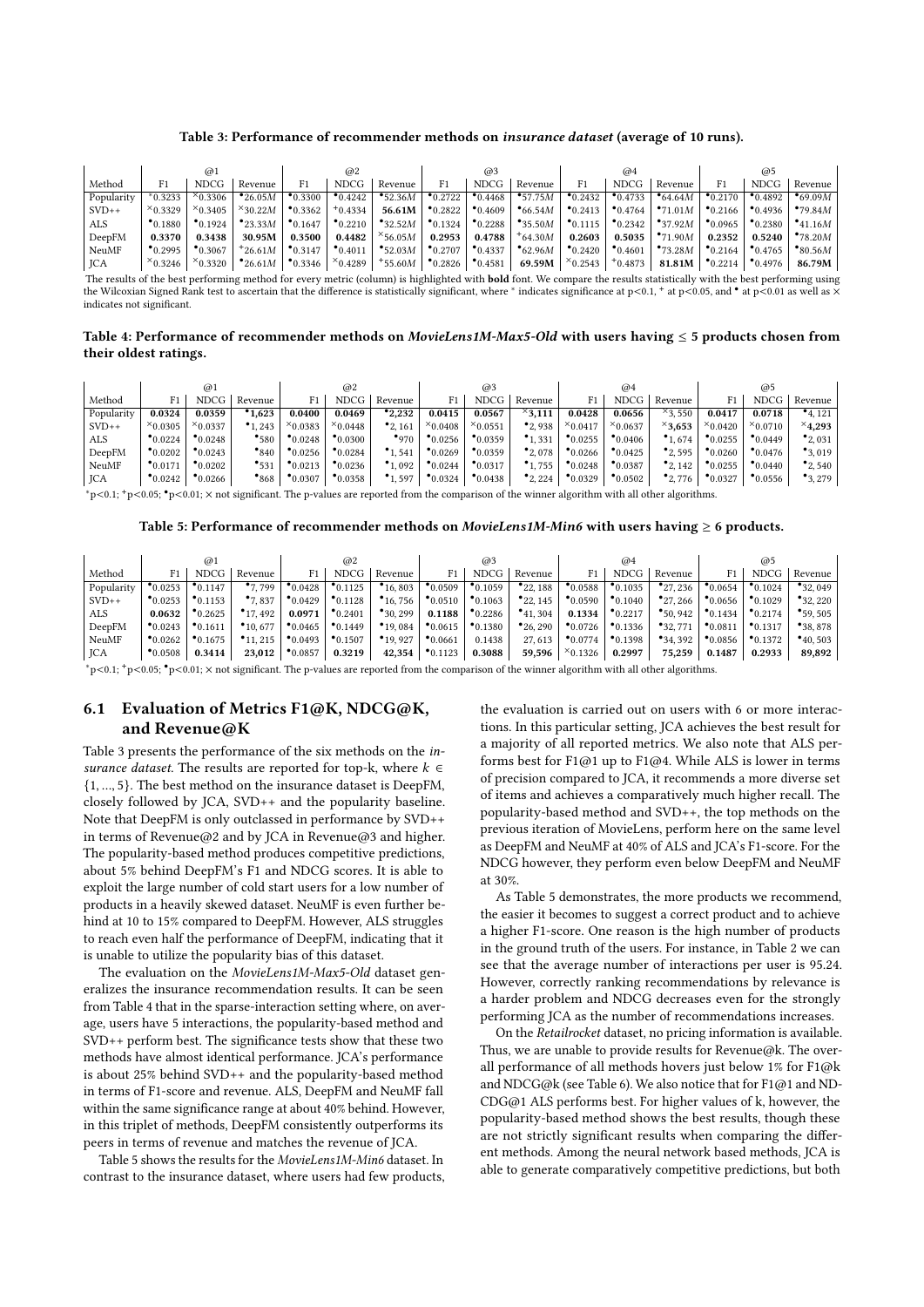#### Table 6: Performance of recommender methods on Retailrocket

<span id="page-8-0"></span>

|            | @1                  |                       |         | @2                 |                     |                          | @3                  |                    |         | @4                 |                     |         | @5                 |                     |         |
|------------|---------------------|-----------------------|---------|--------------------|---------------------|--------------------------|---------------------|--------------------|---------|--------------------|---------------------|---------|--------------------|---------------------|---------|
| Method     |                     | <b>NDCG</b>           | Revenue | F1                 | <b>NDCG</b>         | Revenue                  | F1                  | NDCG               | Revenue | F1                 | NDCG                | Revenue | F1                 | <b>NDCG</b>         | Revenue |
| Popularity | $\times$ 0.0077     | $\times$ 0.0084       | -       | 0.0083             | 0.0104              | ۰                        | 0.0079              | 0.0118             |         | 0.0071             | 0.0124              |         | $\times$ 0.0063    | 0.0128              |         |
| $SVD++$    | $+0.0072$           | $^{\mathrm{+}}0.0079$ | -       | $^{\times}0.0080$  | $x_{0.0099}$        | $\overline{\phantom{0}}$ | $+0.0071$           | "0.0109"           |         | $x_{0.0067}$       | $x_{0.0118}$        |         | $^{\times}$ 0.0063 | $x_{0.0126}$        |         |
| ALS        | 0.0091              | 0.0100                | -       | $^{\times}$ 0.0076 | $x_{0.0102}$        | -                        | $x_{0.0065}$        | $x_{0.0107}$       |         | $^{\bullet}0.0055$ | $x_{0.0109}$        |         | $^{\bullet}0.0046$ | $^{\bullet}$ 0.0110 |         |
| DeepFM     | $^{\bullet}$ 0.0012 | $^{\bullet}0.0012$    | -       | $^{\bullet}0.0006$ | $^{\bullet}$ 0.0011 | ۰                        | $^{\bullet}$ 0.0001 | $^{\bullet}0.0012$ |         | $^{\bullet}0.0000$ | $^{\bullet}$ 0.0013 |         | $^{\bullet}0.0000$ | $^{\bullet}$ 0.0013 |         |
| NeuMF      | $^{\bullet}$ 0.0033 | $^{\bullet}0.0034$    | -       | $^{\bullet}0.0005$ | $^{\bullet}0.0029$  | $\overline{\phantom{0}}$ | $^{\bullet}0.0001$  | $^{\bullet}0.0029$ |         | $^{\bullet}0.0000$ | $^{\bullet}0.0030$  |         | $^{\bullet}0.0000$ | $^{\bullet}0.0030$  |         |
| JCA        | $^{\times}0.0071$   | $x_{0.0077}$          |         | $*0.0068$          | $x_{0.0089}$        |                          | $^{\bullet}0.0063$  | 0.0097             |         | $+0.0057$          | $x_{0.0102}$        |         | $^{\bullet}0.0052$ | $+0.0106$           |         |

<span id="page-8-1"></span><sup>∗</sup>p<0.1; <sup>+</sup>p<0.05; •p<0.01; × not signifcant. The p-values are reported from the comparison of the winner algorithm with all other algorithms.

|                                                                                                                                                                     | @1                  |                    |                  |                    | @2                  |                      |                     | @3                 |                      | @4                  |                    |                      | @5                 |                     |                      |
|---------------------------------------------------------------------------------------------------------------------------------------------------------------------|---------------------|--------------------|------------------|--------------------|---------------------|----------------------|---------------------|--------------------|----------------------|---------------------|--------------------|----------------------|--------------------|---------------------|----------------------|
| Method                                                                                                                                                              |                     | <b>NDCG</b>        | Revenue          |                    | <b>NDCG</b>         | Revenue              | F1                  | <b>NDCG</b>        | Revenue              | F1                  | <b>NDCG</b>        | Revenue              | F1                 | <b>NDCG</b>         | Revenue              |
| Popularity                                                                                                                                                          | $^{\bullet}0.0121$  | $^{\bullet}0.0121$ | $+0+$            | $+0.0129$          | $^{\bullet}$ 0.0166 | .956                 | 0.0119              | $x_{0.0189}$       | $+29.329$            | 0.0110              | $x_{0.0206}$       | $^{\bullet}$ 29, 747 | $*0.0101$          | $^{\bullet}$ 0.0217 | $^{\bullet}$ 46, 858 |
| $SVD++$                                                                                                                                                             | 0.0130              | 0.0130             | $+244$           | 0.0132             | 0.0171              | $^{\bullet}3.909$    | 0.0119              | 0.0192             | $^{\bullet}$ 26, 189 | $x_{0.0109}$        | 0.0208             | $^{\bullet}32,611$   | 0.0104             | 0.0223              | $^{\bullet}57.806$   |
| ALS                                                                                                                                                                 | $^{\bullet}$ 0.0018 | $^{\bullet}0.0018$ | $\times$ 10, 890 | $^{\bullet}0.0019$ | $^{\bullet}0.0024$  | $^{\bullet}$ 15, 505 | $^{\bullet}$ 0.0016 | $^{\bullet}0.0026$ | $^{\bullet}$ 16, 906 | $^{\bullet}$ 0.0016 | $^{\bullet}0.0030$ | $^{\bullet}$ 20, 498 | $^{\bullet}0.0014$ | $^{\bullet}0.0032$  | $^{\bullet}$ 21, 151 |
| DeepFM                                                                                                                                                              | $^{\bullet}0.0071$  | $^{\bullet}0.0071$ | $*4.038$         | $^{\bullet}0.0040$ | $^{\bullet}0.0075$  | $+10.518$            | $^{\bullet}0.0024$  | $^{\bullet}0.0086$ | $+19.773$            | $^{\bullet}0.0008$  | $^{\bullet}0.0087$ | $\times$ 39, 462     | $^{\bullet}0.0004$ | $^{\bullet}0.0088$  | $*45.012$            |
| NeuMF                                                                                                                                                               | $^{\bullet}0.0063$  | $^{\bullet}0.0063$ | $\times$ 4.394   | $^{\bullet}0.0058$ | $^{\bullet}0.0081$  | $*18.322$            | $^{\bullet}0.0029$  | $^{\bullet}0.0092$ | $^{\times}$ 30, 925  | $^{\bullet}0.0011$  | $^{\bullet}0.0094$ | $\times$ 43, 417     | $^{\bullet}0.0005$ | $^{\bullet}0.0097$  | $^{\times}$ 54, 709  |
| <b>JCA</b>                                                                                                                                                          | $^{\bullet}0.0048$  | $^{\bullet}0.0048$ | 13,268           | $^{\bullet}0.0054$ | $^{\bullet}0.0069$  | 36,138               | $^{\bullet}0.0054$  | $^{\bullet}0.0082$ | 51,928               | $^{\bullet}0.0054$  | $^{\bullet}0.0093$ | 65,938               | $^{\bullet}0.0053$ | $^{\bullet}0.0102$  | 81,132               |
| *p<0.1; $\tau$ p<0.05; $\bullet$ p<0.01; $\times$ not significant. The p-values are reported from the comparison of the winner algorithm with all other algorithms. |                     |                    |                  |                    |                     |                      |                     |                    |                      |                     |                    |                      |                    |                     |                      |

Table 8: Performance of recommender methods on Yoochoose

<span id="page-8-2"></span>

|            | @1                 |                    |                          |                    | @2                  |                       |                          | @3                       |                          |                     | @4                  |                     |                    | @5                 |                          |  |
|------------|--------------------|--------------------|--------------------------|--------------------|---------------------|-----------------------|--------------------------|--------------------------|--------------------------|---------------------|---------------------|---------------------|--------------------|--------------------|--------------------------|--|
| Method     | F1                 | <b>NDCG</b>        | Revenue                  |                    | <b>NDCG</b>         | Revenue               | F1.                      | <b>NDCG</b>              | Revenue                  | F1                  | <b>NDCG</b>         | Revenue             |                    | <b>NDCG</b>        | Revenue                  |  |
| Popularity | $^{\bullet}0.0132$ | $^{\bullet}0.0132$ | $^{\bullet}85$           | $^{\bullet}0.0138$ | $^{\bullet}$ 0.0177 | $^{\bullet}$ 46, 364  | $^{\bullet}$ 0.0139      | $^{\bullet}$ 0.0210      | $^{\bullet}601.826$      | 0.0120              | $^{\bullet}$ 0.0219 | $^{\bullet}612.250$ | $^{\bullet}0.0112$ | $^{\bullet}0.0232$ | 1.159.084                |  |
| $SVD++$    | $^{\bullet}0.0132$ | $^{\bullet}0.0132$ | $^{\bullet}85$           | $^{\bullet}0.0138$ | $^{\bullet}0.0177$  | $^{\bullet}46,364$    | $^{\bullet}0.0139$       | $^{\bullet}0.0210$       | $^{\bullet}601.826$      | $^{\bullet}0.0120$  | $^{\bullet}0.0219$  | $^{\bullet}612.127$ | $^{\bullet}0.0112$ | $^{\bullet}0.0233$ | $^{\bullet}$ 1, 159, 502 |  |
| <b>ALS</b> | 0.1089             | 0.1143             | 9.076.133                | 0.1079             | 0.1375              | 12.852.633            | 0.0978                   | 0.1519                   | 15.030.259               | 0.0874              | 0.1606              | 16.474.896          | 0.0782             | 0.1660             | 17.411.197               |  |
| DeepFM     | $^{\bullet}0.0134$ | $^{\bullet}0.0136$ | $^{\bullet}$ 132, 492    | $^{\bullet}0.0076$ | $^{\bullet}0.0138$  | $^{\bullet}373.954$   | $^{\bullet}0.0038$       | $^{\bullet}0.0140$       | $^{\bullet}$ 539, 194    | $^{\bullet}0.0015$  | $^{\bullet}0.0141$  | •714.781            | $^{\bullet}0.0006$ | $^{\bullet}0.0143$ | $^{\bullet}940.544$      |  |
| NeuMF      | $^{\bullet}0.0127$ | $^{\bullet}0.0128$ | $^{\bullet}7,063$        | $^{\bullet}0.0101$ | $^{\bullet}0.0145$  | $^{\bullet}$ 216, 167 | $^{\bullet}0.0061$       | $^{\bullet}0.0151$       | $^{\bullet}421,229$      | $^{\bullet}$ 0.0036 | $^{\bullet}0.0156$  | $^{\bullet}868.317$ | $^{\bullet}0.0020$ | $^{\bullet}0.0159$ | $^{\bullet}1,012$        |  |
| <b>JCA</b> |                    |                    | $\overline{\phantom{a}}$ | -                  | -                   | -                     | $\overline{\phantom{0}}$ | $\overline{\phantom{0}}$ | $\overline{\phantom{0}}$ | -                   | -                   |                     | -                  | $-$                |                          |  |

<sup>∗</sup>p<0.1; <sup>+</sup>p<0.05; •p<0.01; × not signifcant. The p-values are reported from the comparison of the winner algorithm with all other algorithms.

DeepFM and NeuMF perform signifcantly worse than all other methods, with F1-scores of almost zero for F1@3 and higher. DeepFM's F1-scores and NDCG are even an order of magnitude below the popularity-based method. The reason for the low performance of all algorithms is due to the extreme sparsity and skewness of this dataset (revisit the dataset statistics shown in Table [1](#page-5-0) for details). Under these "extreme conditions" it is hard for the algorithms to learn a specifc pattern.

Let us now analyze the behavior of the algorithms for the datasets Yoochoose-Small and Yoochoose (see Tables [7](#page-8-1) and [8\)](#page-8-2). The smaller dataset Yoochoose-Small has been chosen to measure the performance of JCA, since it was impossible to run JCA on the full Yoochoose dataset. Due to the selection of just 5% of interactions in Yoochoose-Small, the percentage of cold start users increases by over a factor of 3 from 28.91% to 90.42%. Similar to MovieLens1M-Max5 dataset, both the popularity-based method and SVD++ are outperforming all other methods in terms of F1-score and NDCG across all values of k. However, the large number of cold start users make this dataset difficult to solve. Furthermore, users that do have an existing interaction history have only a low number of products, at most five. In these harsh conditions, primarily relying on the popularity bias looks to be the only learnable pattern in the dataset.

The full Yoochoose dataset poses a difficult challenge, since it features the largest number of items (i.e., 19, 949) across all datasets. Predicting the top 1 to 5 out of almost 20 thousand items becomes truly challenging. With over half a million of users, and just over a million of interactions, the dataset — while heavily skewed — is also the most sparsely populated one. SVD++ and the popularity-based method reach similar performance metrics compared to the Yoochoose-Small dataset above the 1% mark.

However, DeepFM and NeuMF are now able to match their performance for  $k = 1$ , but not for higher values of k. Unlike for the Yoochoose-Small dataset, ALS is able to learn a pattern and reaches 10.89% F1@1, steadily decreasing to 7.82% F1@5.

In summary, the datasets Retailrocket and Yoochoose are good examples for stress testing recommender algorithms. They also demonstrate that simpler methods seem to have more robust and scalable implementations than the neural network approaches.

## 6.2 Summary of the results

A summary of the overall recommender performance in terms of mean F1-score, NDCG and revenue across all values of  $k \in [1, 5]$ , is given in Table [9.](#page-8-3) Methods are ranked from 1 through 5, with 1 giving the best performance on the particular dataset. While this table lacks the relative diferences in performance, it allows to quickly see the condensed overall result from the previous result tables.

#### <span id="page-8-3"></span>Table 9: Overall recommender performance ranking.

| Dataset          | Popularity | $SVD++$ |      | ALS $\vert$ DeepFM $\vert$ | <b>NeuMF</b> | <b>ICA</b> |
|------------------|------------|---------|------|----------------------------|--------------|------------|
| Insurance        |            |         | 6    |                            |              | 2          |
| MovieLens1M-Max5 | 1†         | 1†      | 5†   |                            | 5†           |            |
| MovieLens1M-Min6 | 5†         | 5†      | 2    |                            |              |            |
| Retailrocket     |            | 1†      | 1†   |                            |              |            |
| Yoochoose-Small  |            | 1†      | 6    | 4 <sup>†</sup>             | $4^{+}$      | ٩          |
| Yoochoose        | 2†         | $2+$    |      | 4†                         | $4+$         |            |
| Average Rank     | 2.33       | 2.17    | 3.50 | 3.83                       | 4.33         | $3.17*$    |

† This rank is given to two or more methods, as their performance is within one standard deviation. See the individual dataset performance tables for reference.

\* JCA was unable to be trained in reasonable time on Yoochoose and thus could not be ranked on the full Yoochoose dataset. The average rank was calculated counting its performance on Yoochoose as rank 6.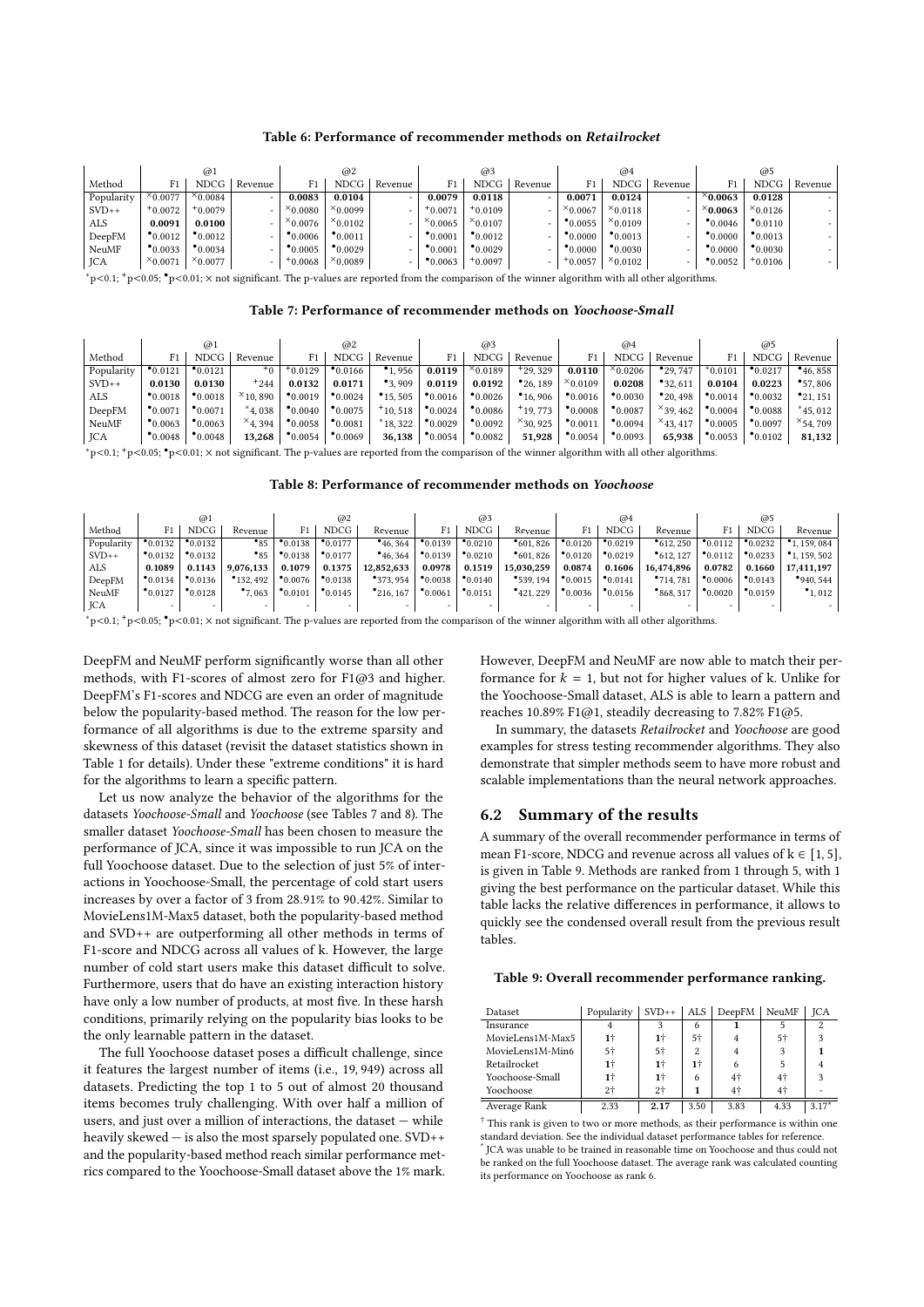The popularity-based method performs surprisingly well, given how naïve and computationally efficient predicting the popularity bias is. SVD++ always performs similar to the popularity-based method (as indicated by the matching † symbols in Table [9](#page-8-3) for *Popularity* and  $SVD++$ ), suggesting that this method heavily relies on learning the popularity bias in a dataset. This begs the question, if the training of a SVD++ model is even necessary, given how a similar performance can be reached by the popularitybased method. ALS looks to be a method that should be in every recommender system toolbox. While not the best method over all datasets, its ability to conquer a difficult dataset like Yoochoose makes it potent. In addition, ALS is a very computationally efficient method, as we will show later in Section [6.3.](#page-10-1) NeuMF and DeepFM are conceptually similar methods, and it is not surprising that their performance is generally similar. However, the only dataset where they shine (the insurance dataset), is a dataset where almost all other methods perform well already (with the exception of ALS). JCA as the only pure neural network method has competitive results on 3 out of 6 datasets. However, feeding the full user-item matrix through the JCA network during training has a risk of memory errors, especially if both user- and item dimensions grow large.

<span id="page-9-0"></span>

Figure 6: Comparison of the average F1-score across all methods and datasets, scaled to the maximum per dataset. Error bars indicate one standard deviation.

Figure [6](#page-9-0) gives a summary of all results in terms of F1-score. Each bar represents the mean of all F1@1 through F1@5 measurements and the error bar is one standard deviation. All methods except ALS achieve similar F1-scores on the insurance dataset. Hence, other measures (such as revenue) need to be considered when choosing the best method. In this dataset, the popularity bias has to be learned. Table [1](#page-5-0) in Section [5.1](#page-4-0) shows that the number of users far outweighs the number of items. However, methods need to go beyond the popularity bias and be able to predict items that are rarely interacted with. ALS is the only method that shows to be struggling with this dataset, perhaps because it has difficulties dealing with outliers.

In the MovieLens-Max5 dataset, the goal is to reproduce the characteristics of the insurance dataset. There remain a few differences, especially in the ratio between users and items and the percentage of cold start users. We believe that the overall performance of all methods dropped by an order of magnitude compared to the insurance dataset, due to the lower number of interactions per item. The MovieLens-Max5 dataset has a similar skewness, but far fewer interactions have to be spread across

far more items. Compared to the methods' performance on the insurance dataset, the relative spread remains identical except for the neural network based methods (DeepFM, NeuMF and JCA). This behavior suggests that not enough interactions were present to capture the patterns in the underlying interaction history.

The MovieLens1M-Min6 dataset portrays the performance on a typical non interaction-sparse dataset. Unlike with the other datasets, here the methods are able to exploit much larger patterns, as users on average interact with more than just a handful of items. The popularity-based method and SVD++ achieve the lowest results, as it becomes much more important to generate predictions that relate to pre-existing interactions. Because this dataset is much more densely populated than all other datasets, both ALS and JCA are able to exploit the additional number of interactions per user and item better than their counterparts. ALS in particular has to deal with a lot fewer outliers, since every user and item have at least six interactions.

Retailrocket is a challenging dataset because of the low user to item ratio, low density and highest skewness out of all our tested datasets. All methods perform quite poorly on this dataset, with F1-scores and NDCG values below 1%. With just 1.82 and 1.77 interactions per user and item, respectively, the challenge of predicting the correct items out of 12 thousand items is arduous. In addition, almost half (45.58%) of all items are never seen during training, eliminating a large number of items as potential predictions. DeepFM and NeuMF in particular struggle with this dataset — signifcantly more than the other approaches. The fusion of matrix factorization and neural networks might lead to worse predictions, as the individual components produce conficting signals. All other methods exploit at least the popularity bias in the dataset.

The Yoochoose-Small dataset — while partially matching statistics of the insurance dataset — shows the same F1-score pattern as in the insurance case with ALS trailing far behind the other methods. However, while JCA was able to closely match the F1 scores of SVD++ and the popularity-based method, it is unable to repeat this on Yoochoose-Small. One of the main diferences between the two datasets is the number of cold start users. Where the insurance dataset features about 50%, Yoochoose-Small has over 90% cold start users, suggesting that JCA struggles when users are new. Similarly, NeuMF and DeepFM also struggle with the increase in cold start users and far fewer interactions per item. These methods tend to perform better, if there are fewer numbers of items in relation to the number of users.

Finally, for the Yoochoose dataset results of JCA are not available. ALS clearly performs best with an order of magnitude lead over all other methods. This suggests that ALS is able to extract a pattern which is disconnected from the popularity bias that SVD++ and the popularity-based method are primarily exploiting. Another explanation could be that the interaction patterns of Yoochoose were broken apart by subsampling 5% of all interactions for Yoochoose-Small — and ALS is the only method to model the interaction pattern in such a hostile dataset. When looking at the absolute F1-scores and NDCG values, the other methods remain in the same orders of magnitudes as with Yoochoose-Small, largely performing very similarly.

Figure [7](#page-10-2) gives a summary of all results in terms of revenue. Each bar represents the mean of all Revenue@1 through Revenue@5 measurements (error bars indicate one standard deviation). Since Retailrocket does not contain pricing information, it is omitted.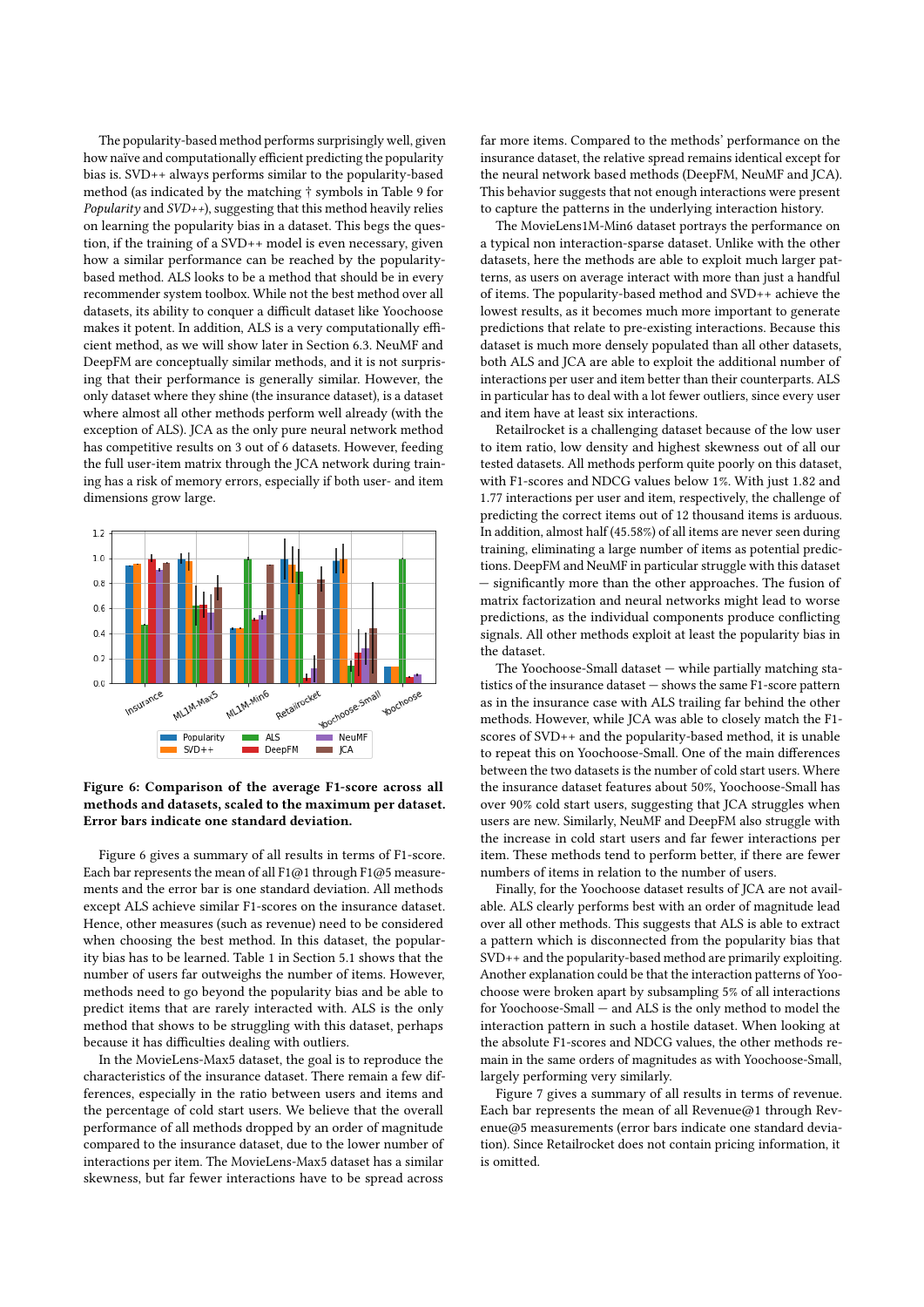<span id="page-10-2"></span>

Figure 7: Comparison of the average revenue across all methods and datasets, scaled to the maximum per dataset. Error bars indicate one standard deviation.

On the insurance dataset, both the popularity-based method and SVD++ achieve less revenue than the F1-score would suggest. The Yoochoose-Small dataset demonstrates the same pattern even more pronounced — both the popularity-based method and SVD++ closely match the F1-score but in terms of revenue are only able to slightly surpass the revenue generated by ALS.

## <span id="page-10-1"></span>6.3 Training Time

Finally, we evaluate the run time of all six methods on all six datasets. We measure the mean training time per epoch. Note that this information is often omitted in research papers. However, when applying recommender systems in practice as in our use case, the training time is crucial  $-$  in particular when neural networks need to be retrained periodically. All experiments are executed on an NVIDIA TITAN Xp GPU.

<span id="page-10-3"></span>

Figure 8: The mean training time per epoch in seconds.

Figure [8](#page-10-3) shows the mean training time for one epoch across all datasets. The y-axis is in seconds and markers are placed at increasing powers of 10 (log-scale). Since the popularity-based method only needs to extract the frequency of items in the dataset, it was added to Figure [8](#page-10-3) with an "honorary" 1 second training time. In the remainder of this section, we will focus our comparison only on those methods which need to be trained.

All trained methods slow down with the number of interactions, users and items. However, the SVD++, ALS, DeepFM and

NeuMF manage to be trained faster than JCA by an order of magnitude or more. Moreover, JCA could not be trained on the Yoochoose dataset due to memory issues. Finally, these results also demonstrate that the simple popularity-based method not only shows high F1-scores but also has the added beneft of not needing any computationally expensive training — knowing the item frequencies suffices.

# <span id="page-10-0"></span>7 CONCLUSION & FUTURE WORK

This investigation set out to analyze the possibility of using recommender systems in the special insurance setting. This special, revenue-driven interaction-sparse setting poses new challenges to recommender systems that—to the best of our knowledge were not yet explored in detail.

The main lessons learned of our systematic experimental evaluation are as follows:

- In the sparse setting of the insurance data with medium skewness, DeepFM showed better performance than JCA, the state of the art neural network approach for recommender systems. However, DeepFM is not very robust in other datasets and should be used carefully. Moreover, JCA is a very memory-intensive algorithm and needs implementation improvements to work well for extremely large combinations of users and items.
- Matrix factorization methods showed better performance than neural network methods for datasets with higher skewness than the insurance dataset and a high ratio of cold start users. Especially SVD++ is generally very robust across diferent skewness levels and cold start ratios.
- The popularity-based method showed surprisingly good performance across all datasets except for one.
- While a large part of the research community primarily focuses on the sparsity and skewness metrics, the number of interactions per user and item, respectively, is another important metric to take into consideration.
- In summary, there is no clear winner among the algorithms for the diferent dataset characteristics. Hence, in a real-world scenario with interaction-sparse characteristics one should use a portfolio of algorithms consisting of matrix factorization and neural network methods. Moreover, the popularity-based approach should always be part of the portfolio due to its good performance and easy interpretability. The latter is of particular importance for sales representatives who need to justify their recommendations to both their customers and superiors.

As part of future work, we will study more complex revenueoptimized methods such as multi-objective optimization [\[21\]](#page-11-39). In addition to revenue, an interesting optimization objective is fairness. In the context of the insurance domain, a typical question could be if a customer is over- or under-ensured and hence pays a fair price with respect to the insurance coverage.

Moreover, the fndings provided here indicate that we can possibly choose an optimal recommendation algorithm based on data properties (in our case the skewness of  $R$  indicates whether to choose a neural network method or a matrix factorization method). This echos ideas from machine learning on algorithm selection and may inform Auto-ML approaches for recommendations. As such, we believe that this work paves the way for fnding optimal recommendation algorithms for a given dataset based on data properties.